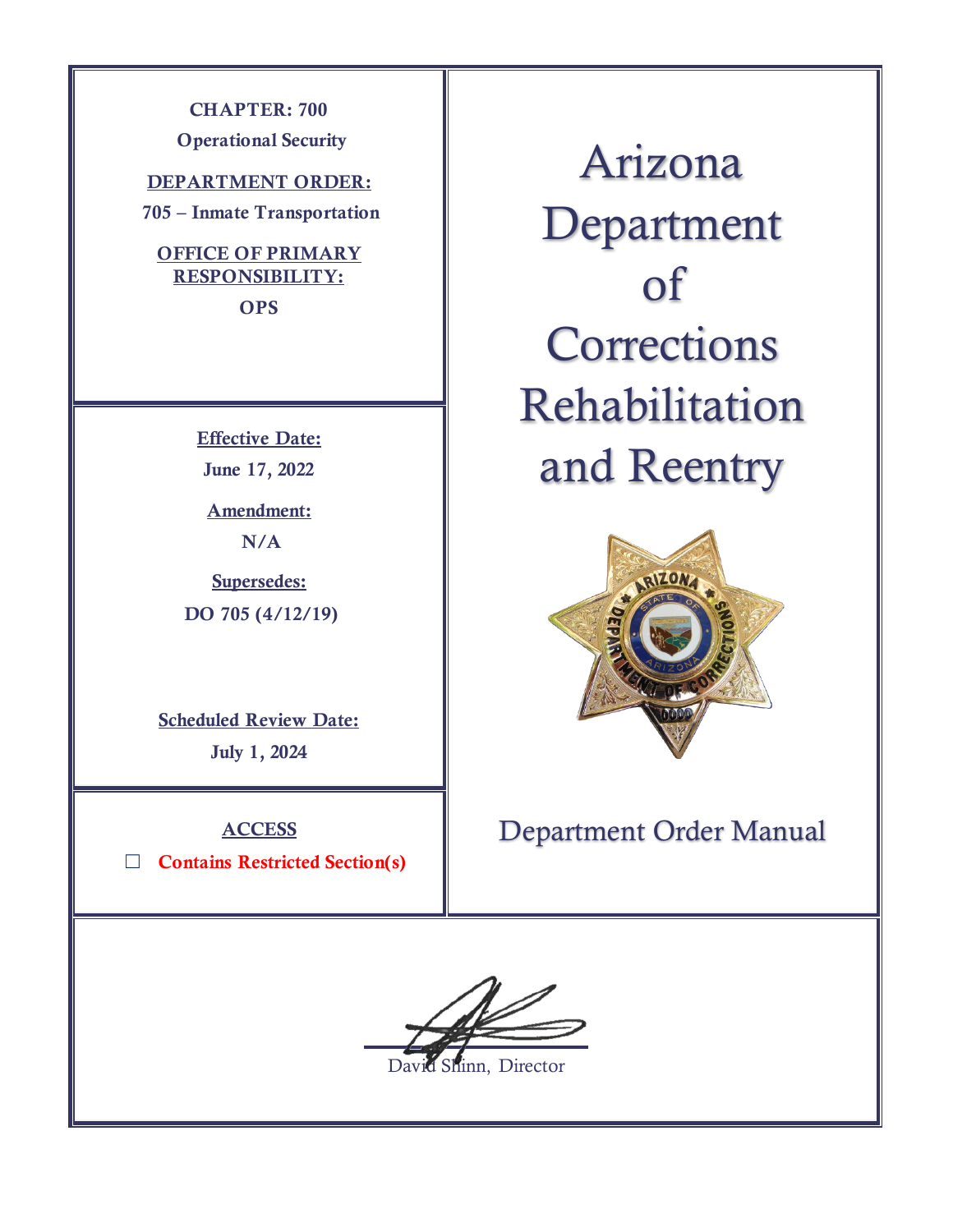# **TABLE OF CONTENTS**

| 1.0  |                                                                     |  |
|------|---------------------------------------------------------------------|--|
| 2.0  |                                                                     |  |
| 3.0  | INTRA-DEPARTMENTAL COORDINATION AND TRANSPORTATION OF INMATES 3     |  |
| 4.0  |                                                                     |  |
| 5.0  |                                                                     |  |
| 6.0  | TRANSPORTATION GUIDELINES FOR MEDICAL TRANSPORTATION OF INMATES  13 |  |
| 7.0  |                                                                     |  |
| 8.0  |                                                                     |  |
| 9.0  |                                                                     |  |
| 10.0 |                                                                     |  |
|      |                                                                     |  |
|      |                                                                     |  |
|      |                                                                     |  |
|      |                                                                     |  |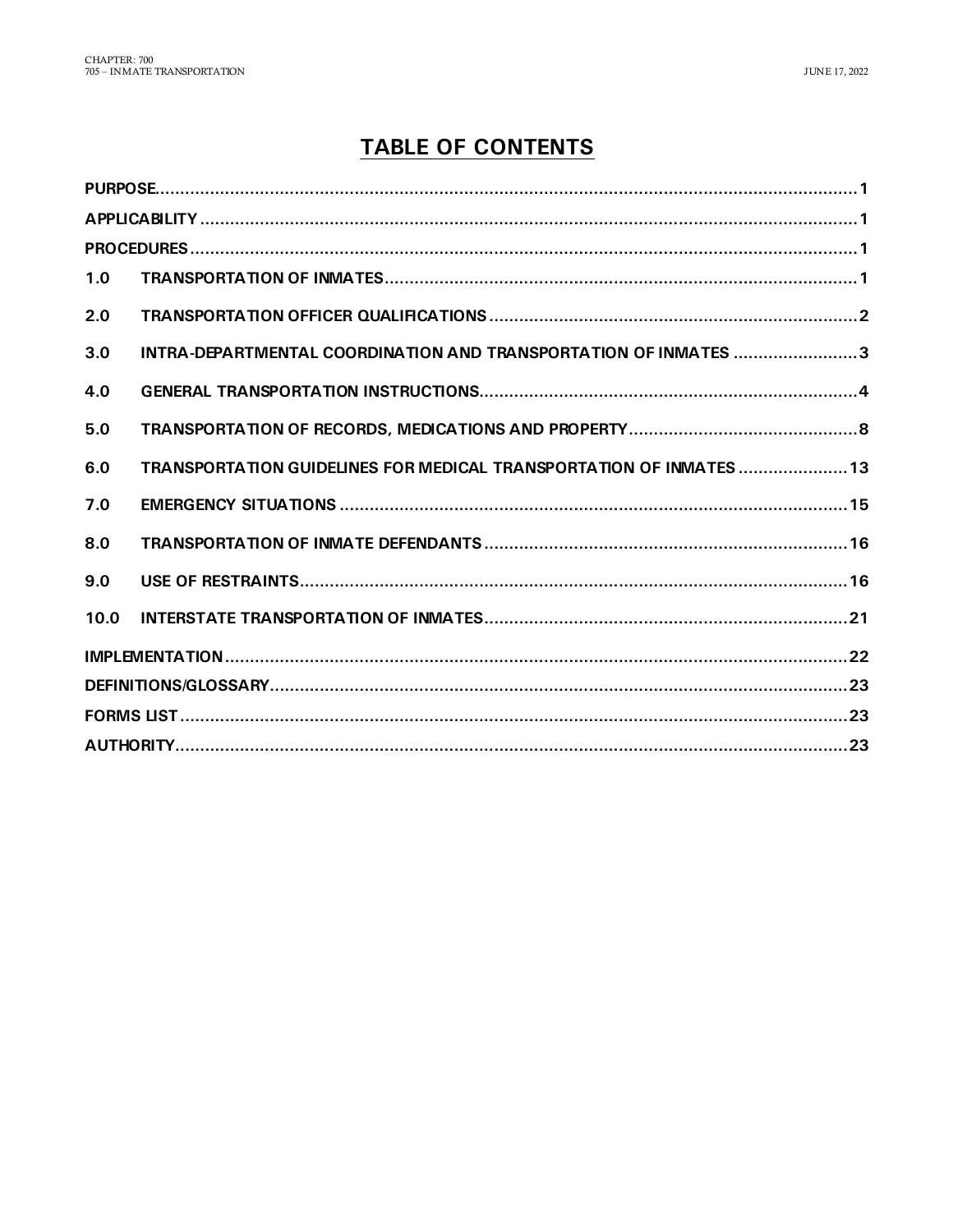# <span id="page-2-0"></span>**PURPOSE**

This Department Order establishes the requirements and guidelines for transportation of inmates at the Department and local levels. All inmate transportation shall be completed using appropriate security and safety measures. Department employees shall meet specific qualifications and training standards prior to assignment as Transportation Officers. The Director may authorize specific exceptions to this Department Order when inmates are classified as High-Control-Needs custody level.

### <span id="page-2-1"></span>**APPLICABILITY**

References to an Electronic Health Record (EHR) are currently only applicable to Department institutions. EHR references will be applicable to private prisons once they are added to the EHR system.

This Department Order is applicable to Department employees and private prison staff. References to healthcare professionals (i.e., Medical Services) are referring to the Contract Healthcare Provider (CHP) or their subcontractors unless otherwise stated.

### <span id="page-2-2"></span>**PROCEDURES**

#### <span id="page-2-3"></span>**1.0 TRANSPORTATION OF INMATES**

- 1.1 The Warden, Deputy Warden or designee shall:
	- 1.1.1 Select Transportation staff and appoint a Local Transportation Supervisor who shall serve as the institution/facility's Transportation Liaison with Medical Services, the Offender Information Unit (OIU), and the Central Office Accountability and Movement Officer (Accountability and Movement Officer) for the movement and transportation of inmates.
	- 1.1.2 Provide the Statewide Transportation Coordinator the name, position, and telephone number of the Local Transportation Supervisor. Private prisons shall be exempt.
	- 1.1.3 Ensure the designated staff:
		- 1.1.3.1 Prepares an Inmate Movement Report, Form 705-2, for inmates who will be transported off-site for another reason than an assigned work crew. When the Inmate Movement Report form is not in use at private prisons, private prison staff shall use the appropriate approved form.
		- 1.1.3.2 Utilize the "V Gate Roster" produced by the Master Pass/Turn-Out Scheduling System (TOSS), for those inmates assigned to work crews outside the housing unit and/or institution/facility.
	- 1.1.4 Ensure appropriate security measures are taken to maintain custody and control of inmates to be transported.
	- 1.1.5 Authorize private prison staff to provide transportation if/when appropriate.
	- 1.1.6 Approve or deny all requests for a non-escorted transport.
	- 1.1.7 Determine which inmates are designated Code Red or inmates requiring enhanced security and update the Complex list on a monthly basis.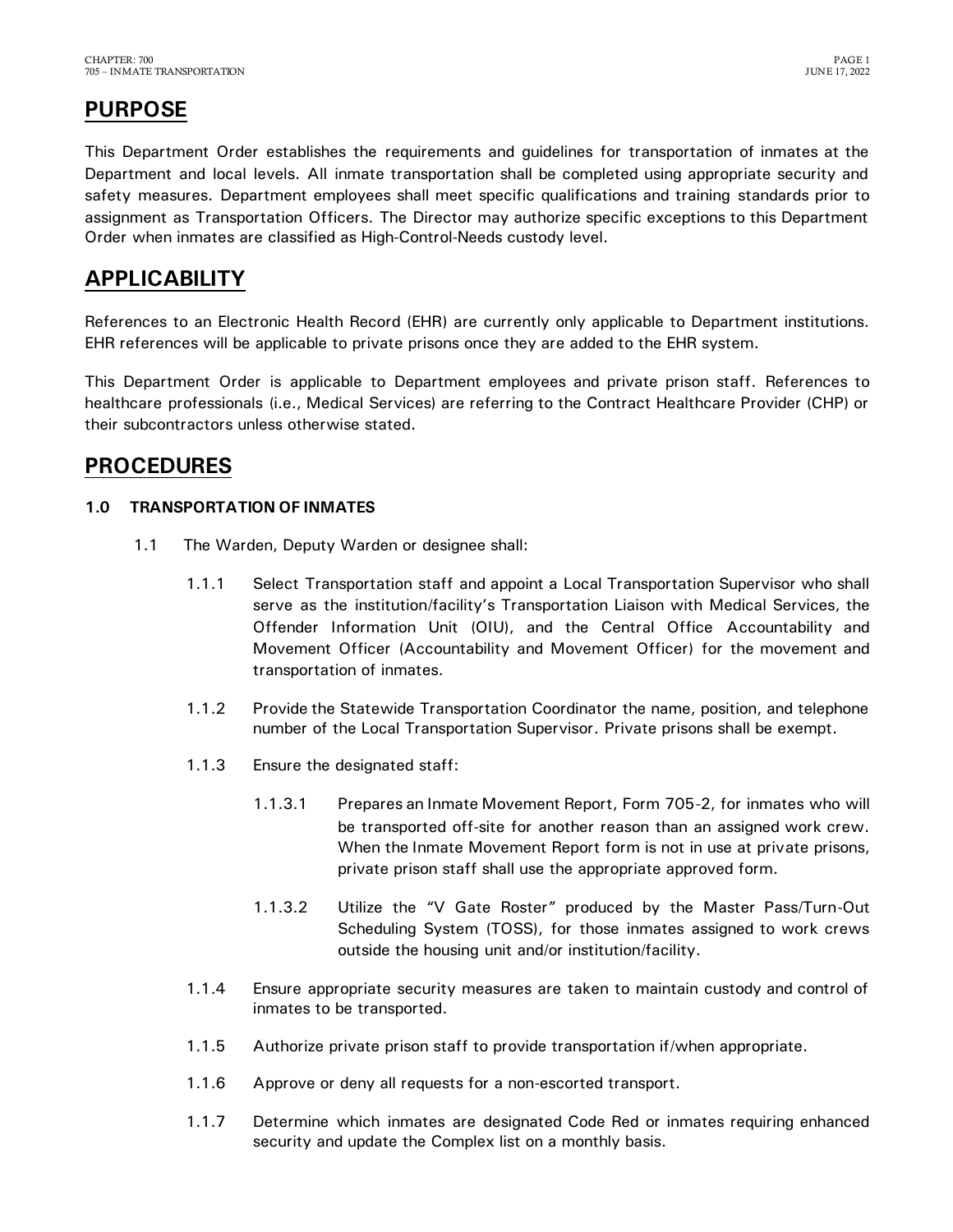- 1.1.7.1 Unless specifically designated by the Warden or designee on a case by case basis, only High and Maximum Custody inmates shall be designated as Code Red.
- 1.1.8 Approve transports for inmates on Condemned Row and/or Code Red.
- 1.1.9 Ensure compliance with all court-ordered movement.
- 1.1.10 Designate a single permanent central location for receiving inmates, inmate records, medications, and property. Each institution/facility shall have one central receiving area for pickup and delivery of inmates.
	- 1.1.10.1 If applicable, Wardens may establish an after-hours reception location in the event the central location is impractical to receive inmates after hours.

#### <span id="page-3-0"></span>**2.0 TRANSPORTATION OFFICER QUALIFICATIONS**

- 2.1 Officer Qualifications Transportation Officers must:
	- 2.1.1 Be a graduate of a Department operated academy. Private prison staff shall be certified as Transportation Officers in accordance with the contract.
	- 2.1.2 Be in possession of a current, valid Arizona Driver's License required for the type of vehicle operated, with the current endorsements.
		- 2.1.2.1 The Transportation Officers shall present their Driver's License prior to checking out a State vehicle.
		- 2.1.2.2 Transportation Officers' driving records shall be subject to periodic review.
		- 2.1.2.3 Transportation Officers who require a Commercial Driver's License (CDL) shall obtain the license with passenger endorsement within six months of assignment.
	- 2.1.3 Meet Department medical requirements; be full duty status.
	- 2.1.4 Have attained permanent status in the Department and have a minimum of one year experience, with direct inmate contact as a Correctional Officer.
		- 2.1.4.1 A Transportation Officer on an unscheduled/emergency transport may be on original probation only if accompanied by a permanent status Correctional Officer.
- 2.2 Required Training Transportation Officers shall be current and trained in:
	- 2.2.1 Cardiopulmonary Resuscitation (CPR) first aid, blood-borne/airborne pathogens and appropriate precautions.
	- 2.2.2 Incident Command System (ICS) procedures.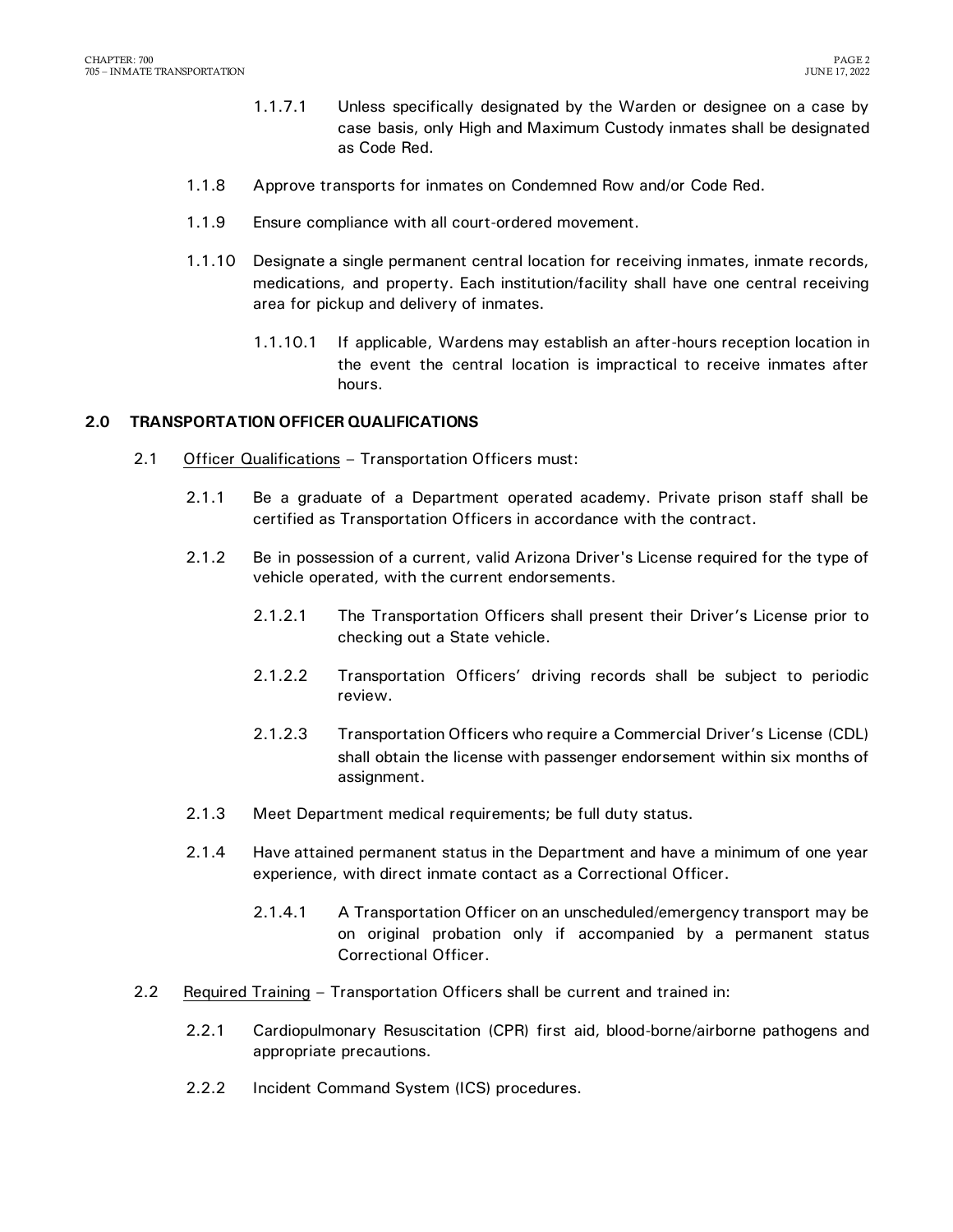- 2.2.3 Firearms safety and handling, as outlined in Department Order #510, Firearms Qualification/Firearms Instructor Certification. Transportation Officers shall be required to weapons qualify semi-annually, to include weapons retention.
	- 2.2.3.1 Department Transportation Officers shall attain semi-annual certification in the usage of Conducted Electrical Weapon (CEW), such as the TASER; and training in the use of Pepper Ball rounds.
- 2.2.4 Radio procedures and codes.
- 2.2.5 Proper use and application of mechanical restraints.
- 2.2.6 Proper searches of vehicles and inmates.
- 2.2.7 Vehicle operations, including sedans, buses, vans, and trailers. Officers, to include private prison staff, shall have attended and completed all classes required by the Arizona Department of Administration (ADOA) Risk Management and the Department.
- 2.3 Arizona Correctional Industries Arizona Correctional Industries staff shall:
	- 2.3.1 Possess a current Arizona Driver's License required for the type of vehicle being operated.
		- 2.3.1.1 Staff shall present their Driver's License prior to checking out a State vehicle.
	- 2.3.2 Have their driving records subject to periodic review in accordance with Department Order #405, Vehicles/Vehicle Maintenance.
	- 2.3.3 Be trained in CPR, first aid, blood-borne/airborne pathogens and ICS procedures.
	- 2.3.4 Be familiar with radio procedures and codes.
	- 2.3.5 Be trained in applicable vehicle operations and complete all classes required by the Arizona Department of Administration (ADOA) Risk Management and the Department.
		- 2.3.5.1 Supervisors shall monitor employees' progress and the completion of required training in the Learning Management System.

#### <span id="page-4-0"></span>**3.0 INTRA-DEPARTMENTAL COORDINATION AND TRANSPORTATION OF INMATES**

- 3.1 The Accountability and Movement Officer, in coordination with Statewide Transportation Coordinator and the Local Transportation Supervisors, shall authorize and schedule Intra-Departmental transfers of inmates in consultation with the Warden or designee.
	- 3.1.1 Transfers shall be scheduled using the appropriate Arizona Correctional Information System (ACIS) screen. The Statewide Transportation Coordinator shall authorize and schedule Intra-Departmental transfers of inmates, except in emergency situations, such as disturbances and same day medical appointments.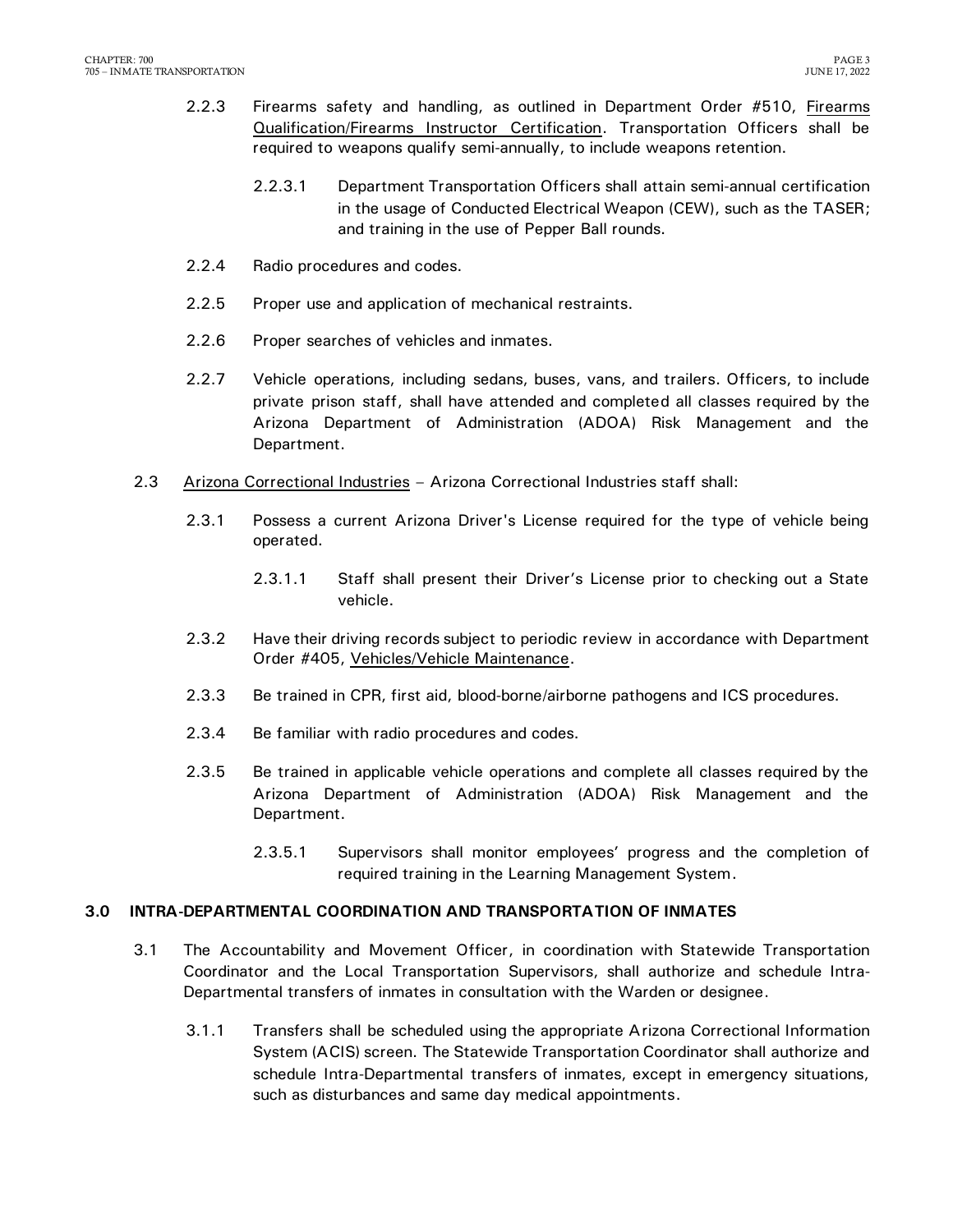- 3.1.2 All inmates received at Arizona State Prison Complex-Phoenix, Alhambra, who have been convicted of first degree murder or with a life sentence or a death sentence shall, upon receiving authorization to transport from Central Classification, be transported to the ASPC-Florence or ASPC-Eyman, or ASPC-Lewis, Rast Unit, within the same day of their arrival.
- 3.2 The Statewide Transportation Coordinator shall:
	- 3.2.1 Coordinate with the Local Transportation Supervisors.
	- 3.2.2 Re-assign resources as needed to complete scheduled transportation.
	- 3.2.3 Monitor transportation routes and movement.
	- 3.2.4 Monitor the transfer of inmate medication.
	- 3.2.5 Oversee statewide transportation and movement.
- 3.3 The Local Transportation Supervisor shall:
	- 3.3.1 Coordinate and schedule inmate transportation with the Accountability and Movement Officer.
	- 3.3.2 Schedule Transportation teams using a driver and an escort officer and coordinate transportation trips, routes and stops.
	- 3.3.3 Arrange for transporting and receiving of inmates, inmate records, medications and/or property to include ensuring the OIU provides electronic copies of movement lists to the Health Unit, property staff, visitation staff and accountability officers, of the affected units.
	- 3.3.4 Ensure the number of sack lunches requested by Statewide Transportation has been prepared and delivered to the Central Intake and Processing (CIP) location prior to the statewide transport arrival or departure.
	- 3.3.5 Ensure compliance with this Department Order by all institution staff involved in transporting inmates and ensure all transportation reports are filed appropriately.

#### <span id="page-5-0"></span>**4.0 GENERAL TRANSPORTATION INSTRUCTIONS**

- 4.1 Institution staff shall:
	- 4.1.1 Ensure inmates, inmate records and property are prepared for transport, to include property inventories, as outlined in Department Order #909, Inmate Property.
	- 4.1.2 Ensure a Discharge/Transfer Receipt, Form 705-6, is completed and provided for each applicable area for each inmate being transported, checked for accuracy and provided to the receiving institution/facility. A copy shall be maintained by the sending institution/facility.
	- 4.1.3 Ensure continuity of care for necessary medical needs by communication from the inmate and healthcare staff. Any medical care which is to continue during movement including, but not limited to, medications, medical devices and/or appliances shall be discussed. Only qualified healthcare professionals (QHCP) can determine what medical supplies/equipment is necessary to accompany the inmate.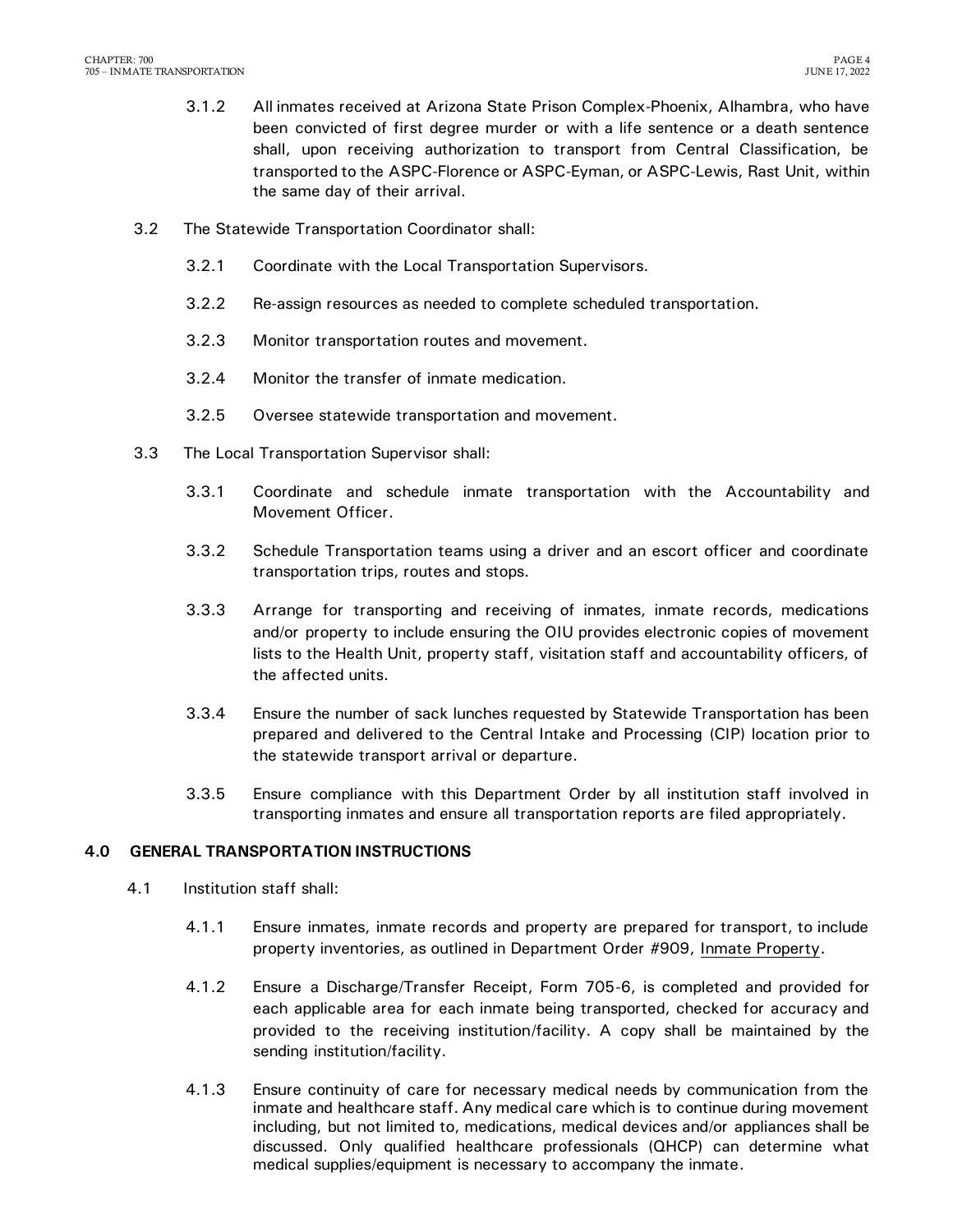- 4.1.3.1 Medical devices and appliances not identified as necessary shall be inventoried and transported in the inmate's property. All medically related items belonging to the inmate shall be transported and not held back for later transport.
- 4.1.3.2 Inmates shall be issued and possess all "Keep on Person" (KOP) prescribed medications, in accordance with section 5.0.
- 4.2 Transportation Officers shall:
	- 4.2.1 Transport inmates as assigned.
		- 4.2.1.1 Inmates identified as specialized populations, (i.e., sex offenders, Protective Custody, pending Protective Custody review, validated STGs, debriefed STGs, minors, etc.) may be transported with each other and/or with general population inmates if a multi-compartment van is available. If a multi-compartment van is not available, specialized populations shall be transported in a separate vehicle.
		- 4.2.1.2 Sex offenders who are approved for Protective Custody (PC) may be transported with other PC inmates.
	- 4.2.2 Transport all inmates in a secure vehicle regardless of custody or classification level. A secure vehicle is not required to transport inmates to off-site work details.
	- 4.2.3 Not transport male and female inmates together in the same vehicle.
	- 4.2.4 Wear Personal Protective Equipment (PPE) in accordance with Department Order #116, Employee Communicable Disease Exposure Control Plan.
	- 4.2.5 For light duty vehicles, conduct visual inspection of the vehicle to ensure it is:
		- 4.2.5.1 Clean and free of contraband.
		- 4.2.5.2 In compliance with Department Order #404, Fire, Safety and Loss Prevention and has a Vehicle First Aid Kit.
		- 4.2.5.3 Fueled.
		- 4.2.5.4 Mechanically serviceable.
	- 4.2.6 For buses:
		- 4.2.6.1 Conduct the visual inspection as outlined in sections 4.2.5 through 4.2.5.3.
		- 4.2.6.2 Conduct and document an Arizona CDL pre and post inspection, utilizing the Driver's Vehicle Inspection Report (DVIR) for Commercial Vehicle, Form 405-14.
	- 4.2.7 Conduct a thorough strip search of all inmates prior to transport, as outlined in Department Order #708, Searches.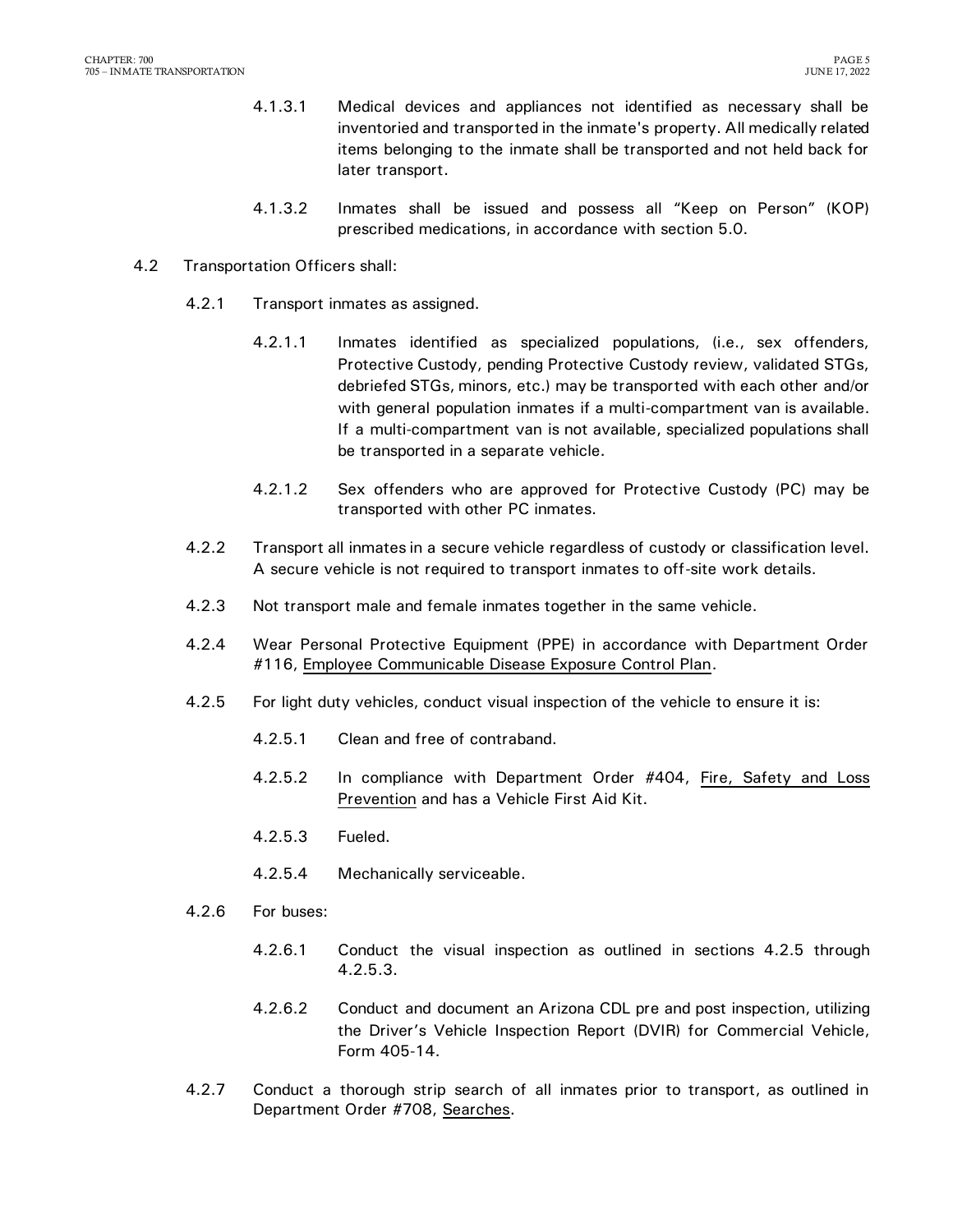- 4.2.7.1 Inmates on escorted work crews outside the secure perimeter of the unit may be transported to the work site utilizing pat searches instead of strip searches, but shall be strip searched upon return from work.
- 4.2.7.2 Inmates returning from transports shall be scanned by an x-ray body scanner. If not available, inmates shall be strip searched by unit or Complex staff.
- 4.2.8 Not permit smoking in the vehicle. Inmate smoking materials shall be surrendered to institution staff or Transportation Officers prior to boarding the transportation vehicle.
- 4.2.9 Determine, by review from a QHCP, if there is any medical care, (i.e., medication, medical devices or appliances) which should continue during transport and allow the inmate to keep the medication or medical device as outlined above. A QHCP shall be consulted before any item is denied.
	- 4.2.9.1 Diabetic inmates may require a snack for the trip if snacks have been ordered by the medical provider. The Complex Food Service Liaison may be consulted to obtain necessary information.
- 4.2.10 Have copies of current escape flyer/photographs in their possession for all inmates being transported. Photographs on escape flyers shall be current and of sufficient quality to identify the inmate.
- 4.2.11 Ensure the correct identification of all inmates by conducting a comparison of the face, name and Inmate Identification Number from the inmate's Inmate Identification Card and escape flyer/photographs as he/she boards the vehicle.
	- 4.2.11.1 Transportation Officers shall retain possession of an inmate's Inmate Identification Card when an inmate is transported to and from a Department institution/facility and surrender it to the receiving officer upon arrival.
	- 4.2.11.2 The receiving officer shall use the Inmate Identification Card and the escape flyer/photograph to ensure identification of each inmate received.
	- 4.2.11.3 If the inmate is transported to a Health Unit, the escape flyer/photograph shall remain with the Health Detention Unit or the escort/relief officer.
- 4.2.12 Ensure all inmates are appropriately restrained, in accordance with section 9.0. Restraints are not required when transporting a single or multiple Low and Minimum Custody inmates for routine movement within the complex, or to/from satellite units assigned to the complex, or for inmates assigned to off-site work crews. Supervisors shall review the security needs and make final determination for application of restraints prior to allowing the transport to occur.
- 4.2.13 Be armed with a Department issued weapon and munitions. The officer shall not be armed when transporting Low and Minimum Custody inmates as defined in 4.2.6 of this section, or when transporting Low and Minimum Custody work crew inmates. The Transportation Officer shall: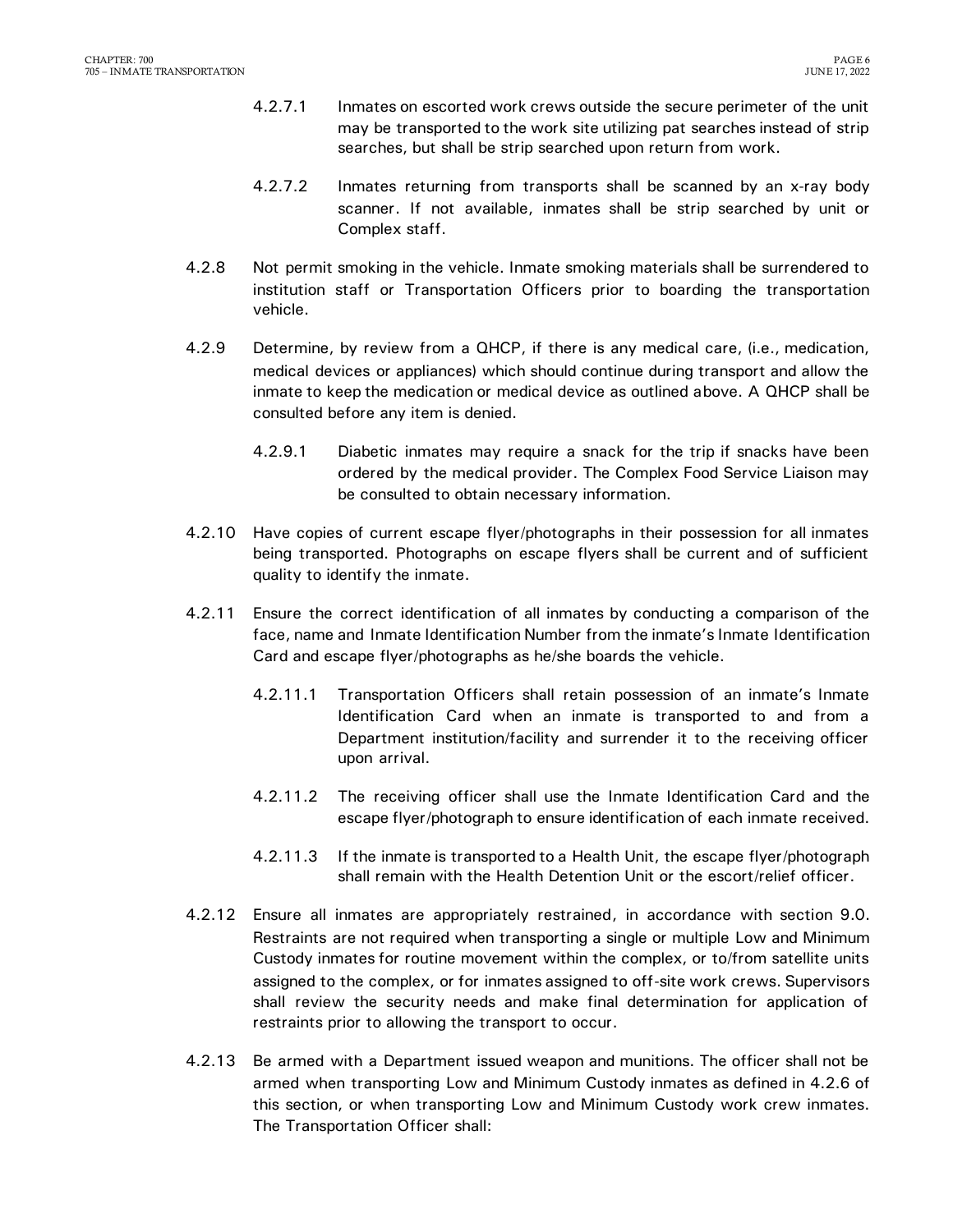- 4.2.13.1 Observe local procedures regarding deposit of firearms, munitions, chemical agents and the unloading of inmates, upon arrival at an institution.
- 4.2.13.2 Obtain firearms, munitions and chemical agents from the designated location only after all inmates have boarded and been secured in the vehicle, when ready to depart an institution.
- 4.2.14 Maintain radio or cellular phone contact with the institution/facility Control Center or the Central Office Communications (COCC) for transports outside the local area in accordance with written instructions, including applicable Post Order(s). Transportation staff shall check out a cellular phone from Main Control for use.
	- 4.2.14.1 Pursuant to Arizona Revised Statute (A.R.S.) § 28-914, Transportation Officers operating any State vehicle shall not utilize a cellular phone unless it's connected to a hands free device.
	- 4.2.14.2 Private prison Transportation staff shall maintain contact with the private prison using a cellular phone. Staff shall inform the appropriate private prison staff member of the following when departing:
		- 4.2.14.2.1 Destination
		- 4.2.14.2.2 Estimated time en route (ETE)
		- 4.2.14.2.3 Number of inmates being transported
- 4.2.15 Radio the Control Center of the institution/facility, report the destination, estimated time en route, number of inmates under transport, and note the odometer reading when transporting females.
	- 4.2.15.1 Private prison staff shall notify the appropriate private prison using a cellular phone as outlined in the private prison's procedures.
- 4.2.16 At least two hours prior to the anticipated arrival, radio the Control Center of the destination institution advising them of estimated time en route, number of inmates in transit, number of inmates scheduled for pick up and the number of sack lunches needed. A second contact shall be made 30 minutes prior to arrival.
- 4.2.17 Inform the COCC, by radio or cell phone, of the departure. While en route to a destination with inmates aboard, Transportation Officers shall contact the COCC with security checks every 30 minutes, provide location (highway and milepost or a reference point) and the status, as appropriate. When operating under hazardous conditions, such as bad weather, mechanical or traffic problems, increase security checks to every 15 minutes. Private prison staff shall notify the appropriate private prison facility using a cellular phone as outlined in the private prison's procedures.
- 4.2.18 Transport inmates only to the approved CIP location or alternate locations after hours.
- 4.3 Operational Requirements for All Inmate Transportation Vehicles Wardens, Deputy Wardens, and Bureau Administrators shall ensure operators of transportation vehicles utilize a spotter during any operation requiring a vehicle to back up opposite of a forward direction of travel.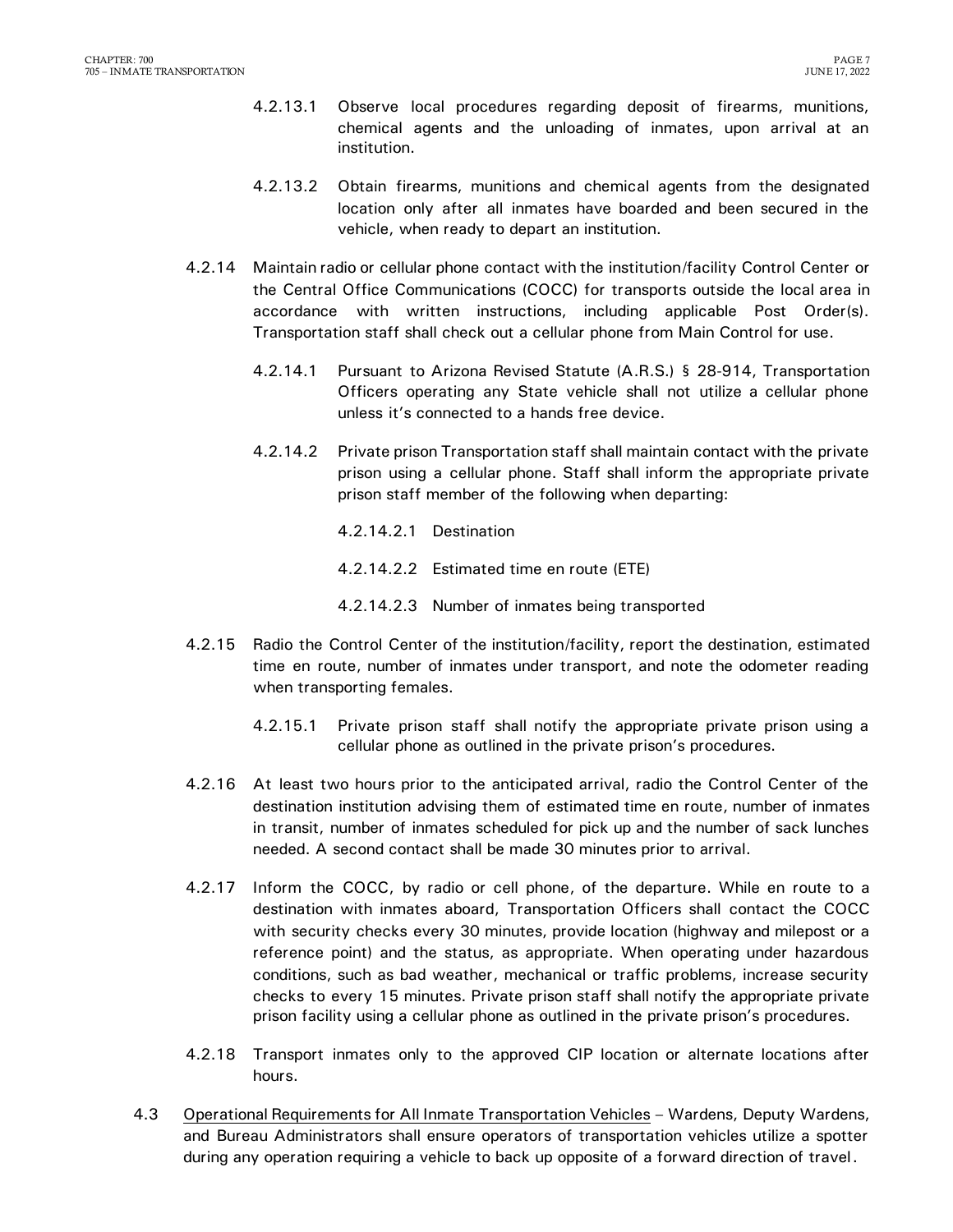- 4.3.1 Spotters shall be required for all reverse operations of a transportation vehicle for all areas of travel, including on-site at an institution or other locations, regardless of whether an inmate is present within the vehicle.
	- 4.3.1.1 A spotter is not required for cars, light duty trucks, and passenger vans, provided the vehicle is equipped with a functional backup camera. Backup cameras may be either original equipment or after-market.
	- 4.3.1.2 Passenger buses and semi-tractor trailers require a spotter before reverse direction movement occurs.
	- 4.3.1.3 For single occupant occurrences away from the institution, a spotter may not be available. In those situations, the vehicle driver shall to the extent possible, avoid circumstances requiring a backup operation.
- 4.3.2 The spotter shall be a Department employee or contract partner. Inmates shall be prohibited from being a spotter.
- 4.3.3 In order to ensure the safety of the spotter:
	- 4.3.3.1 Spotters and drivers shall agree on hand signals before backing up.
	- 4.3.3.2 Drivers shall stop backing up if they lose sight of the spotter.
- 4.3.4 Spotters shall:
	- 4.3.4.1 Maintain visual contact with the driver while the vehicle is backing up.
	- 4.3.4.2 Not conduct additional duties while they are acting as spotters.
	- 4.3.4.3 Not use personal mobile phones, personal headphones, or other items, which could pose a distraction during spotting activities.

#### <span id="page-9-0"></span>**5.0 TRANSPORTATION OF RECORDS, MEDICATIONS AND PROPERTY**

- 5.1 Institution OIU staff shall seal inmate records prior to transfer and:
	- 5.1.1 Prepare an escape flyer/photograph for each inmate being transported with a current, identifiable photograph of the inmate attached. Escape flyer/photographs shall be placed in an envelope addressed to the statewide Transportation Officers.
	- 5.1.2 In coordination with the Local Transportation Supervisor, forward a copy of the movement schedule to institution's Health Unit, Property, Visitation, and the unit Accountability Officer within one hour of receipt, so files and medications can be prepared for transfer with the inmate.
	- 5.1.3 Initiate the Discharge/Transfer Receipt form and forward it to the CIP area with the inmate files.
- 5.2 Each inmate shall clear the Health Unit prior to movement and such clearance shall be documented to assure continuity of care for necessary medical needs. To the extent possible, movement lists shall be delivered to healthcare staff 24 hours prior to movement.
	- 5.2.1 Medical needs include: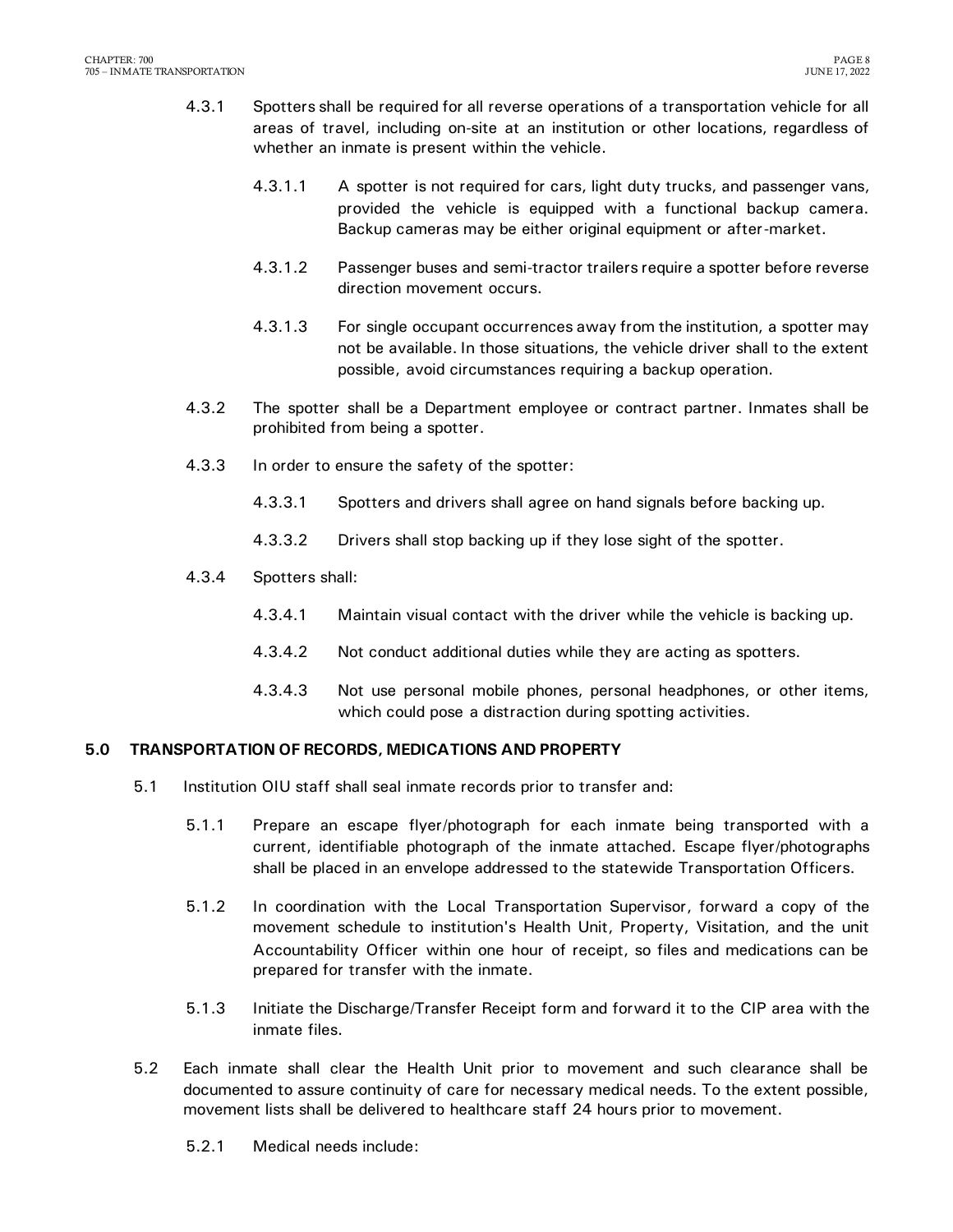- 5.2.1.1 The Nurse Transfer-Sending form, generated by the EHR, or the Continuity of Care/Transfer Summary, Form 1101-8.
- 5.2.1.2 Review for any current medical/mental health holds which would prevent movement. If a medical or mental health hold is in place, it should be determined if the hold can be removed or if the inmate should not be transported. If any hold was placed as a result of an upcoming outside consult/medical appointment, the sending Clinical Coordinator shall notify the receiving Clinical Coordinator of the inmate move and appointments that are scheduled.
- 5.2.1.3 Review of, and continued use, of any medical device or appliance issued to the inmate.
- 5.2.1.4 Review of, and continued availability, of medications issued by a QHCP to maintain the inmate's current health status.
- 5.2.1.5 Transfer of the inmate's Medical Record and all prescribed unit dose medication in a secured tote at the time of movement. KOP medications are to remain in the inmate's possession.
- 5.2.2 A QHCP shall:
	- 5.2.2.1 Verify they have addressed the inmate's medical needs outlined above by signing the appropriate movement documentation.
		- 5.2.2.1.1 Non-routine inmate movement shall be handled on a case by case basis; however, healthcare staff shall be given sufficient time to complete documentation.
		- 5.2.2.1.2 Prepare the inmate Medical Records and all prescribed Direct Observed Therapy (DOT) medication for transfer.
	- 5.2.2.2 Generate a Nurse Transfer-Sending form or complete the Continuity of Care/Transfer Summary form, ensuring any special instructions are listed, to include any:
		- 5.2.2.2.1 Necessary medical care (i.e., bandage dressing changes, diet precautions or allergies).
		- 5.2.2.2.2 Medication instructions that may be needed during transportation.
- 5.2.3 Healthcare staff shall attach the medication and Nurse Transfer-Sending form or Continuity of Care/Transfer Summary form to the inmate's record for transportation with the inmate.
- 5.3 Inmate Medical Records and DOT medications shall be placed in a sealed container by the healthcare staff at the sending institution. The container shall be addressed to the receiving Health Unit.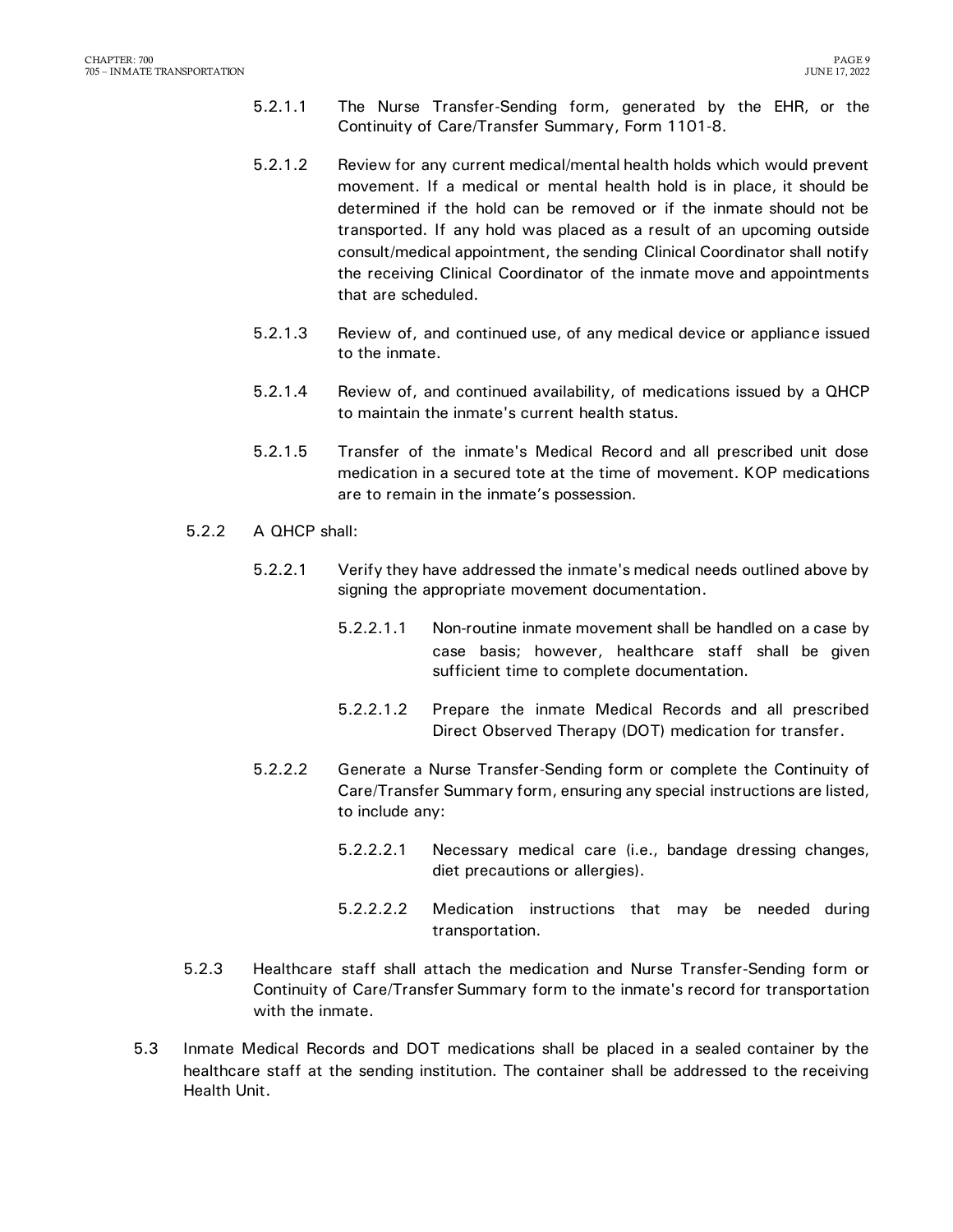- 5.3.1 The receiving institution staff shall advise healthcare staff to have an authorized staff member at the designated location to receive the inmate Medical Records/ medications.
- 5.3.2 Healthcare staff shall report to the central receiving area to take possession of medication and Medical Records.
	- 5.3.2.1 In facilities not having 24-hour Medical Services coverage, the receiving officer may receive the Medical Records/medications, when healthcare staff or other medical personnel are not on duty. Once health staff is onsite, the Medical Records/medications shall be transferred to the Health Unit.
- 5.4 Inmate's Medical Records shall be transferred from the Reception and Intake facility to the receiving institution's Health Unit as follows:
	- 5.4.1 Notify the receiving facility's Health Unit when a medical prescription order has not been filled for an inmate prior to transfer. Transferring facilities shall ensure all ordered care is properly documented. Documentation of care and pending care must be entered into the Medical Record prior to transfer.
	- 5.4.2 If the inmate is transferred prior to the completion of the pending medication treatment requiring clinical and/or pharmacy action, the Reception and Intake facility's Health Unit shall:
		- 5.4.2.1 Scan the appropriate Medical and/or Mental Health Continuous Progress Record, the Contractor's Prescription form and any additional records the provider will need to review the same workday into the Medical Record.
		- 5.4.2.2 Contact the receiving Health Unit to advise of the newly scanned information and document the communication in the EHR.
	- 5.4.3 The receiving nurse shall:
		- 5.4.3.1 Complete a face-to-face encounter with the inmate in a designated area and review the inmate's medication. The receiving nurse shall take appropriate actions to secure replacement medication if medication does not arrive with the inmate.
		- 5.4.3.2 Administer any medications due or past due that may have occurred as a result of transfer to a new site and document the medication administration.
		- 5.4.3.3 Complete the receiving screening in the EHR, following National /Commission on Correctional Health Care Standard P-E-03. (Transfer Screening)
		- 5.4.3.4 Secure the medications and records, and ensure delivery to the appropriate unit.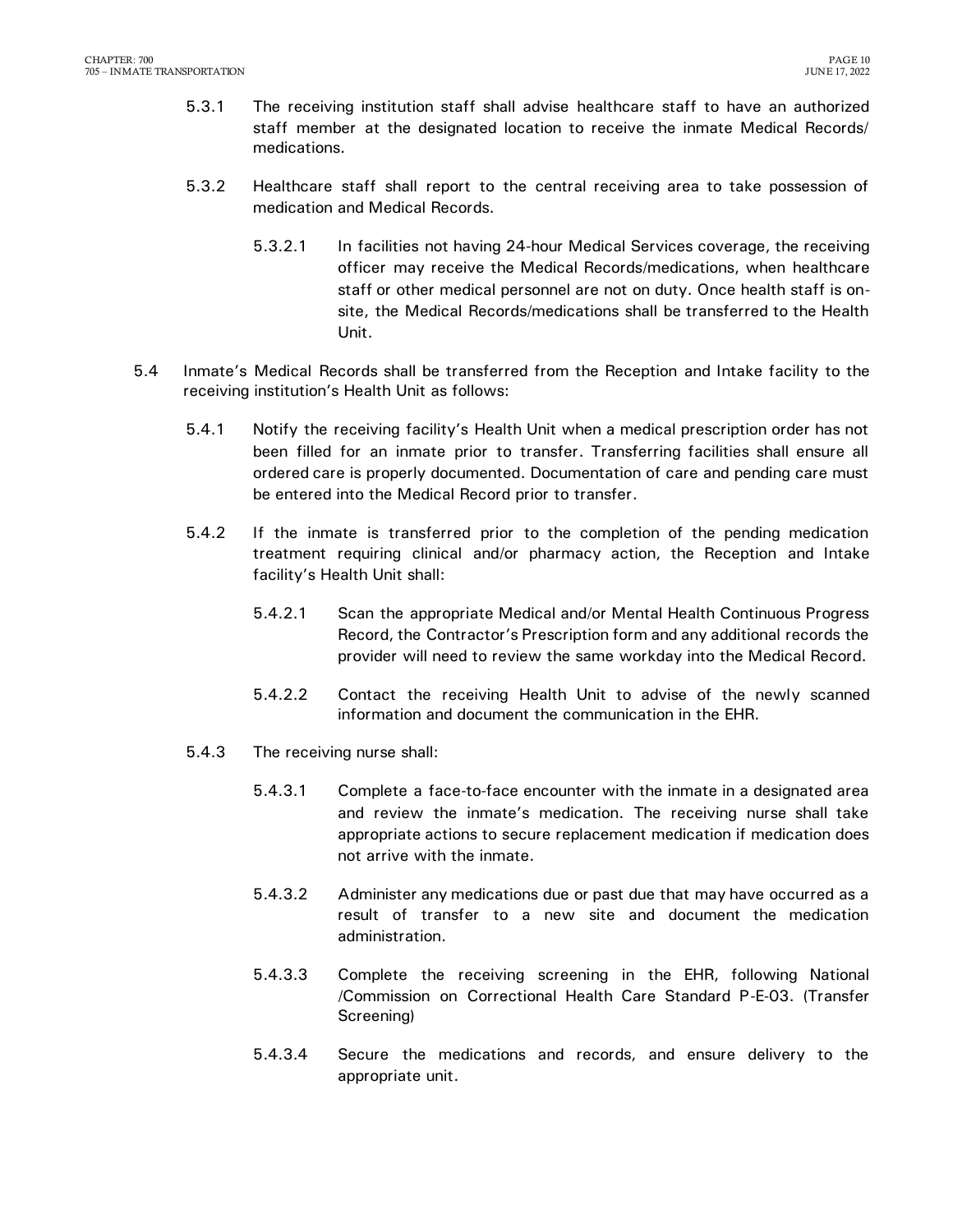- 5.4.4 The paper Medical Record shall be immediately filed in accordance with Department Order, #1104, Inmate Medical Records and the Medical Services Technical Manual.
- 5.5 Inmate Medication Transfer Process The Inmate Medication Transfer Process shall ensure all inmates' KOP and DOT medications are accounted for when departure and arrival take place, thereby eliminating a lapse in medication dosing. Staff shall ensure continuity of care and compliance with the inmate medical transfer process for their respective post.
	- 5.5.1 Departure
		- 5.5.1.1 Unit Count/Movement Staff shall review confirmed movement orders via the ACIS movement screen, and forward to shift personnel for completion of an inventory.
		- 5.5.1.2 Healthcare staff shall send a KOP roll-up list via email to the unit Deputy Warden, Associate Deputy Warden, Chief of Security, and Accountability Officer.
		- 5.5.1.3 The KOP roll-up list shall be given to the Correctional Officer(s) assigned to conduct the property inventory.
		- 5.5.1.4 Assigned Correctional Officers shall utilize the KOP roll-up list to confirm prescribed medications are present.
		- 5.5.1.5 The officer completing the property inventory shall provide a plastic bag to the inmate for KOP medication placement, verbally instructing the inmate he/she must keep the bag on his/her person throughout the duration of transport.
			- 5.5.1.5.1 Regardless of time of inventory, the bag containing the KOP medication shall remain with the inmate.
		- 5.5.1.6 At the time of transport, security staff shall escort the inmate to the CIP/HUB holding area with the KOP plastic bag in the inmate's possession.
		- 5.5.1.7 Upon preparation for departure, transportation staff shall escort the inmate with KOP medications to the healthcare staff for documentation and verification to confirm all medication(s) are accounted for.
		- 5.5.1.8 QHCPs shall identify and compare medications noted on the Transfer Medications form, generated by the EHR, to the KOP medications currently in possession and ensure DOT medications are present.
		- 5.5.1.9 Healthcare staff shall:
			- 5.5.1.9.1 Inspect KOP medications for compliance and remove those that are expired or are in excess.
			- 5.5.1.9.2 Sign and attest to the presence of all medications prior to the inmate departing the area.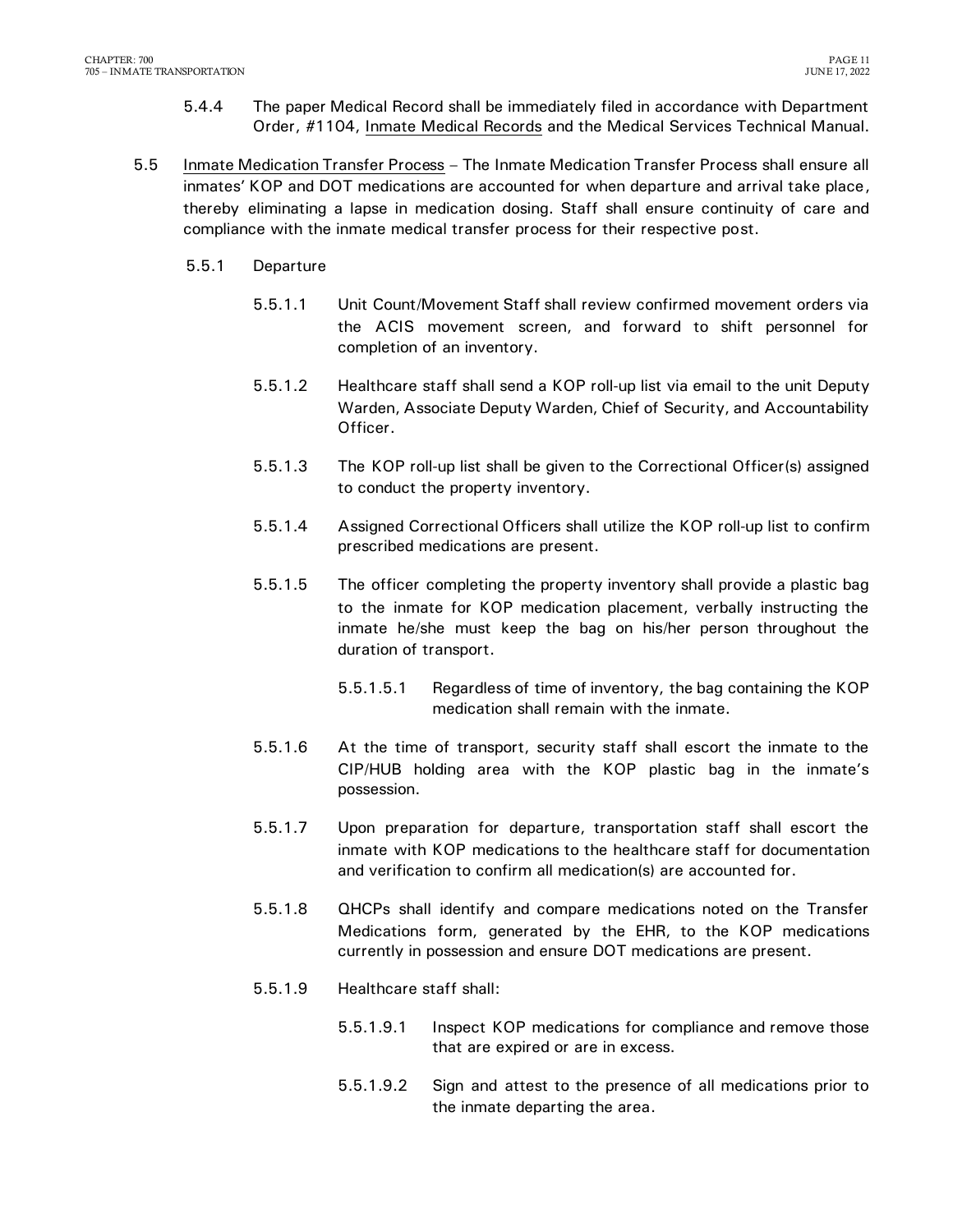- 5.5.1.10 Once healthcare staff has verified all medications are present, the inmate shall sign and attest to receipt of the issued KOP medications and retain possession of the KOP medications for transport.
- 5.5.1.11 If the inmate refuses to sign the document, a legible witness's signature from correctional staff is required on the Transfer Medication form.
- 5.5.1.12 If a discrepancy exists, an Information Report, Form 105-2, shall be completed by CIP/HUB staff that details the discrepancies identified by healthcare staff.
- 5.5.1.13 Healthcare staff shall communicate with the receiving facility utilizing the Intersystem Transfer Contact Distribution List (Maintained on the Department Shared Drive) via email and telephonically.
- 5.5.1.14 If the medication is absent and/or the inmate admits to giving or throwing the medications away during the transport, the inmate shall be issued discipline for destruction of state property with the pursuit of restitution in accordance with Department Order #803, Inmate Disciplinary Procedure.
- 5.5.1.15 Healthcare staff shall ensure the completed Transfer Medication forms are attached and DOT medications are verified, and placed into the designated transportation bin.
	- 5.5.1.15.1 The transportation bin shall be secured with a numbered tamper evident Red Tag with the number recorded on the Discharge and Transfer Receipt.
- 5.5.2 Arrival
	- 5.5.2.1 Upon arrival of the inmate at the receiving institution, CIP/HUB staff shall retrieve the intake medical bins from the vehicle and immediately deliver to the healthcare staff.
	- 5.5.2.2 Security staff shall escort the inmate to the meet with a QHCP with his/her KOP medications.
		- 5.5.2.2.1 The QHCP shall determine if the inmate is in possession of all prescribed KOP medications.
	- 5.5.2.3 Healthcare staff shall open the transportation bin and verify the presence of the DOT medications as noted on the enclosed Transfer Medications form.
	- 5.5.2.4 If the DOT medications are not present, a QHCP shall take the necessary actions to ensure any missing medication is provided to the inmate on the same day.
	- 5.5.2.5 If the DOT medications are present, the QHCP shall provide the required dosage of medication to the inmate prior to his/her movement to the receiving unit.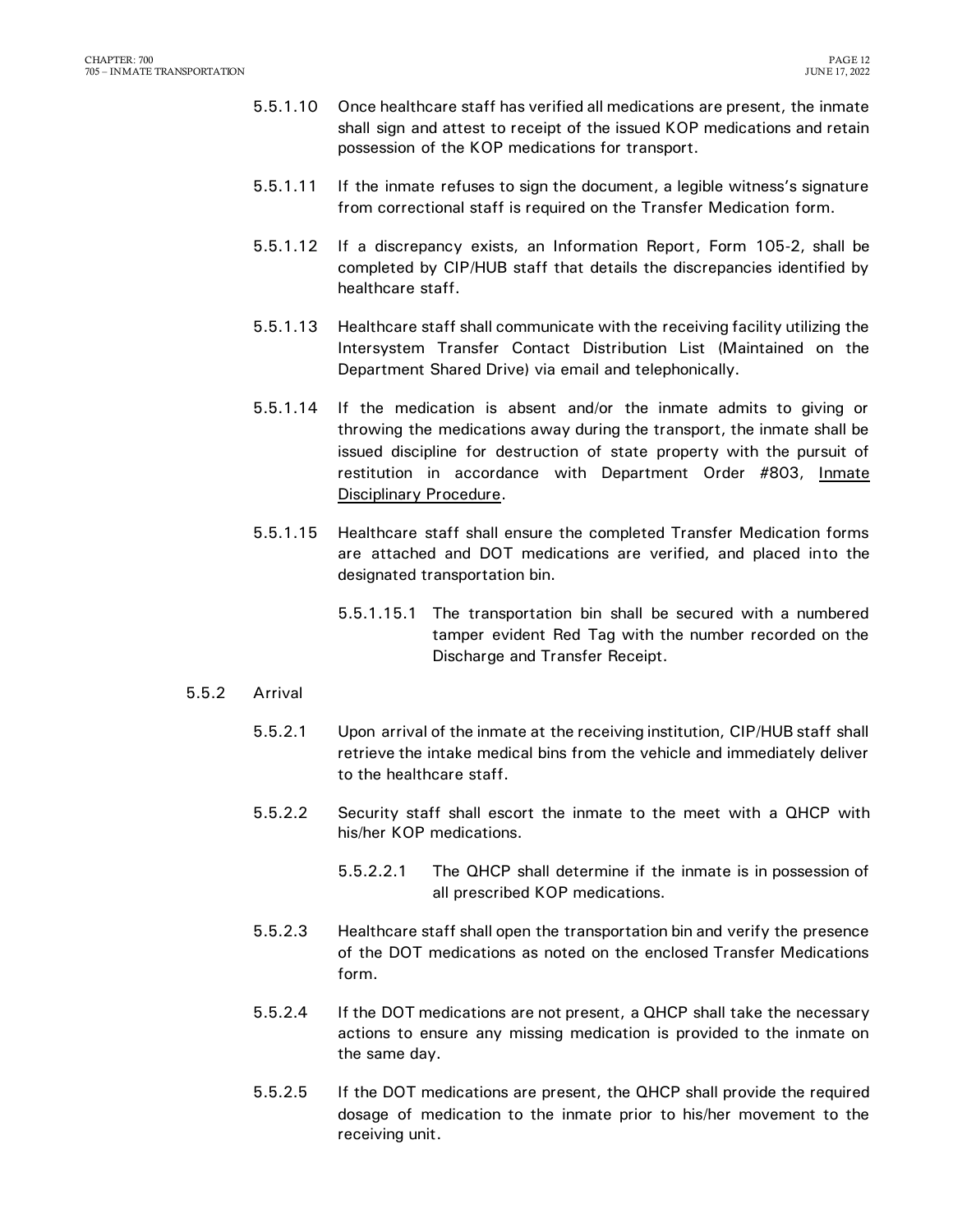- 5.5.2.5.1 The QHCP shall document medication issuance on the inmate's Transfer Medications form.
- 5.5.2.6 If the DOT medications were not given, healthcare staff shall contact the receiving unit Deputy Warden, and unit medical staff advising a same day dose is required.
	- 5.5.2.6.1 Healthcare staff shall report any discrepancy for inclusion into an Information Report.
- 5.5.2.7 Once healthcare staff has verified all medications are present, the inmate shall sign and attest to receipt of the issued medications and retain possession of the KOP medications for transport.
- 5.5.3 Unscheduled/After Hours Transports/Delayed Arrival The Warden shall obtain approval from the receiving Warden or Regional Operations Director (ROD), which is required for those inmates who are not part of scheduled movement. Comments shall be entered on the appropriate ACIS screen.
- 5.5.4 Discrepancy Information Reports The unit Deputy Warden and Administrative Duty Officer shall receive all discrepancy information reports and verify with healthcare staff that the inmate has been provided with and is being administered the medications in the discrepancy by not later than 23:59 (11:59 p.m.) each day.
	- 5.5.4.1 The Administrative Duty Officer and Deputy Warden shall confirm with healthcare staff that the appropriate notation has been entered in the EHR.

#### <span id="page-14-0"></span>**6.0 TRANSPORTATION GUIDELINES FOR MEDICAL TRANSPORTATION OF INMATES**

- 6.1 Approved Treatment Facilities Prior to a treatment facility being approved as an off-site location, the Warden and Contract Facility Health Administrator shall coordinate and have the Statewide Transportation Coordinator or designee:
	- 6.1.1 Inspect the off-site medical facilities to determine if inmates can be safely detained in the emergency room, on the floors and wards. All such inspections shall be documented.
	- 6.1.2 Maintain a master list of approved off-site facilities on the shared drive.
	- 6.1.3 Discuss security requirements and procedures with the inspected Contract Facility Health Administrator.
	- 6.1.4 Ensure feasible security procedures and other precautions are fully implemented prior to transporting inmates to the facility and the procedures are included in the appropriate Post Order(s).
- 6.2 After-Hours Medical Transports Prior to an inmate being transported off-site for medical treatment:
	- 6.2.1 A QHCP shall:
		- 6.2.1.1 Examine each sick or injured inmate.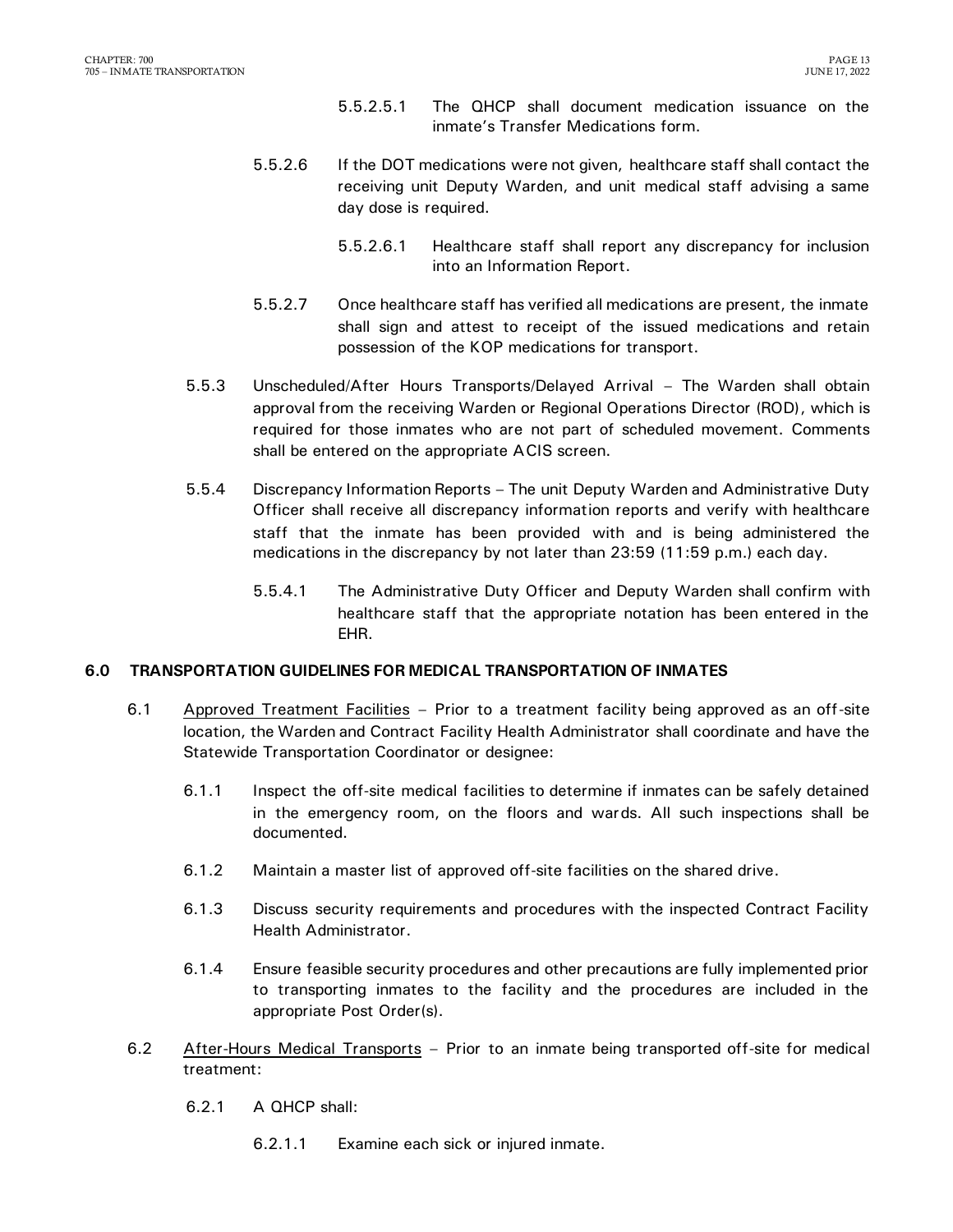- 6.2.1.2 Determine whether it is medically necessary for the examined sick or injured inmate to be transported for medical treatment if the assessment is being conducted after 1700 hours on weekdays, or occurs on weekends or holidays.
- 6.2.1.3 Consult with the on-call physician to determine if the inmate requires emergency off-site hospital transport and the mode of transportation, e.g., Department van, etc. Transport for emergent issues does not require contact with the on-call physician prior to ordering the transport.
- 6.2.1.4 Advise the Shift Commander if immediate off-site medical treatment is required for the inmate.
- 6.2.1.5 Obtain the approval of the Warden or designee, when the inmate being transported off-site is an inmate under a death sentence.
- 6.2.2 The Duty Officer shall determine the necessary security precautions to be taken before, during and after the transport, and advise the Shift Commander to ensure sufficient transportation staff is assigned to the transport.
- 6.2.3 The Shift Commander shall authorize the transportation and ensure the required security precautions are implemented.
- 6.2.4 For units that do not have on-site healthcare staff, the Contract Facility Health Administrator shall be notified. The Shift Commander shall arrange for immediate transport to the hospital.

#### 6.3 Air Transportation for Medical Services

- 6.3.1 When air transport is required, 911 shall be called. The following information shall be provided:
	- 6.3.1.1 Name of sending institution
	- 6.3.1.2 Name of the receiving hospital
	- 6.3.1.3 Medical diagnosis and/or chief complaint
	- 6.3.1.4 Inmate weight A maximum stretcher load is 350 pounds
	- 6.3.1.5 Correctional Officer's weight 180 pounds or less is preferred
- 6.3.2 If aircraft space and/or weight limitations prevent a Correctional Officer(s) from providing security for the inmate on-board, staff shall request approval from the Warden or Deputy Warden for a non-escorted transport.
	- 6.3.2.1 If such a transport is approved, arrangements shall be made for a Correctional Officer(s) to meet the inmate at the flight's destination point.
	- 6.3.2.2 Local law enforcement authorities may be contacted and requested to provide security assistance until Correctional Officer(s) arrive and assume supervision of the inmate.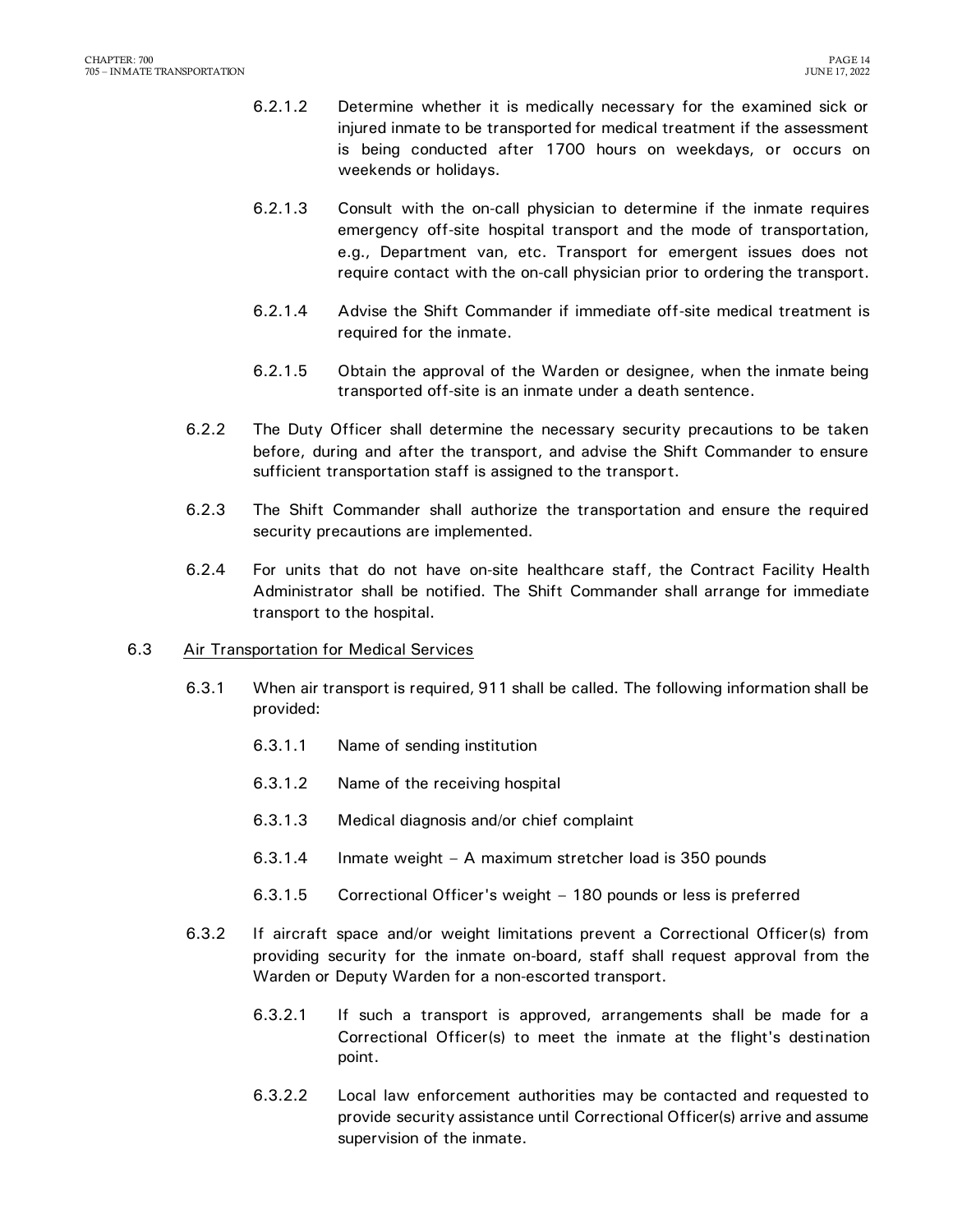6.3.2.3 When a non-escorted transport is denied, ground transportation shall be arranged.

#### <span id="page-16-0"></span>**7.0 EMERGENCY SITUATIONS**

- 7.1 Staff operating a vehicle on an inmate transport shall stop only:
	- 7.1.1 Upon arrival at the destination.
	- 7.1.2 When directed to stop by any law enforcement agency.
		- 7.1.2.1 A transportation vehicle shall not stop when directed by any vehicle not validated as a law enforcement agency. The driver or escort officer shall immediately notify the COCC or private prison as applicable, and provide a description of the vehicle, the license plate number, the number of occupants and request the assistance of the nearest law enforcement agency.
		- 7.1.2.2 Prior to making the stop, the driver shall reduce speed, notify the COCC or private prison, providing pertinent information, and wait for verification from the other agency, through the COCC or private prison as applicable of a legitimate stop request.
	- 7.1.3 If the vehicle breaks down and cannot be restarted.
	- 7.1.4 When the transportation vehicle is involved in an accident.
	- 7.1.5 When an emergency involving a life-threatening situation develops.
		- 7.1.5.1 If a life-threatening situation develops, the driver shall immediately notify the COCC or private prison as applicable, give a description of the problem and request assistance from the nearest law enforcement agency and/or nearest Department institution.
		- 7.1.5.2 If a situation develops, such as poor inmate behavior or illness, which does not require an immediate stop, the driver shall proceed in the direction from which assistance is responding so as to shorten the distance between the transportation vehicle and assistance.
- 7.2 When an emergency stop is needed, the Transportation staff shall properly secure all weapons, except for those necessary to maintain security, in the driver compartment before the inmates are unloaded. Unloading on the roadway shall be allowed only when necessary to exchange transport vehicles or when an accident or other situation may involve a life threatening situation occurs.
- 7.3 The door between the driver compartment and inmate compartment area shall remain secured at all times, except:
	- 7.3.1 When staff and appropriate additional law enforcement or Department staff is addressing an emergency situation occurring on the transportation vehicle.
	- 7.3.2 In the event of a fire or other life-threatening situation.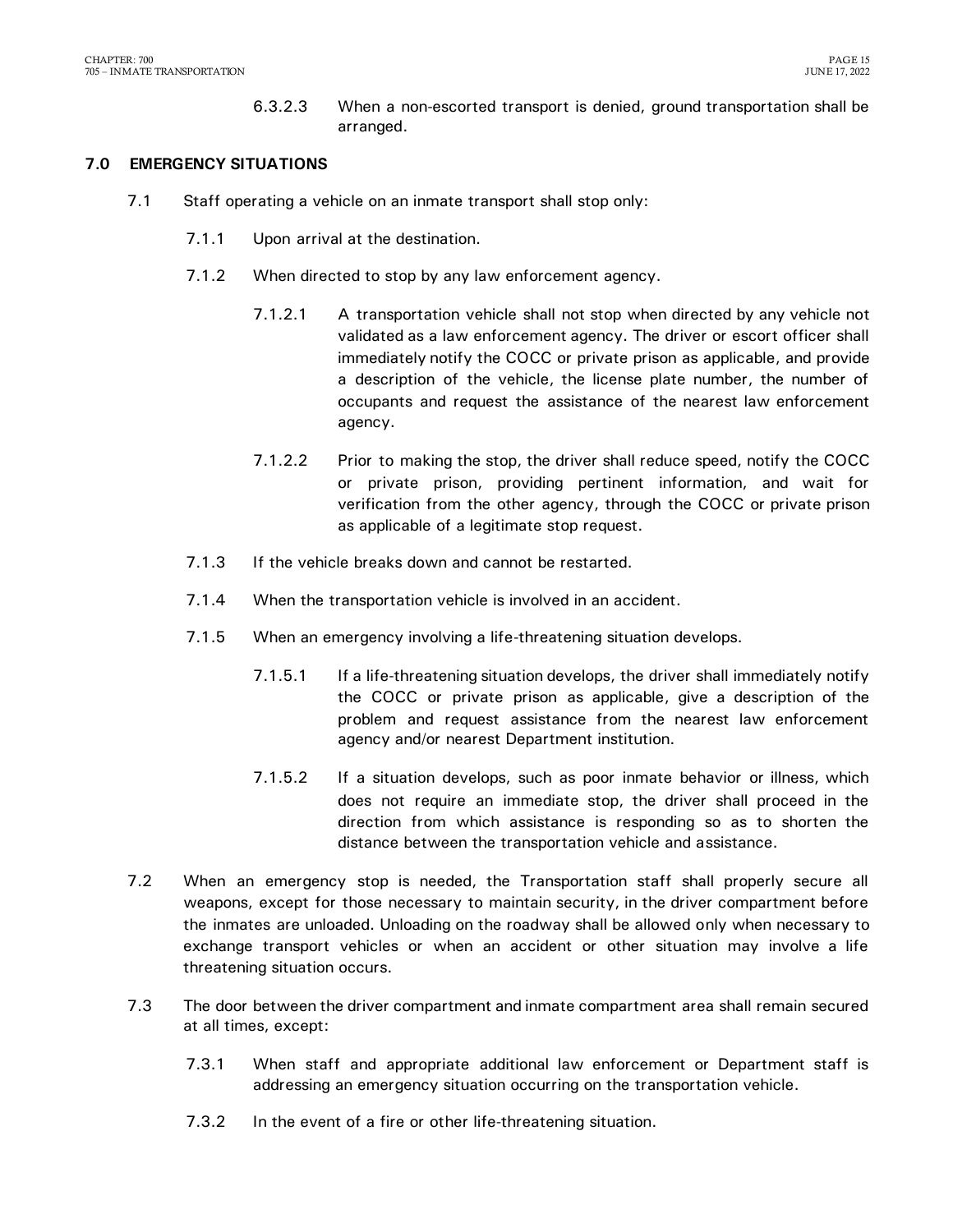- 7.3.3 In the event of a vehicle accident involving the transportation vehicle which results in a life-threatening situation.
- 7.4 If entry to the secured passenger compartment during an emergency situation is required, the escort officer shall:
	- 7.4.1 Secure the weapon with the driver, who shall constantly observe the situation.
	- 7.4.2 Enter the inmate passenger area only when adequate additional Department staff or law enforcement officers are present.
	- 7.4.3 Once the situation has returned to normal, exit the passenger compartment and properly secure it.
	- 7.4.4 Return to the driver compartment and retrieve the weapon.
- 7.5 If changing vehicles is necessary, the officers shall retrieve their weapons and the trip shall resume only after the inmates are counted, the count is verified and the inmates are placed into the secured transportation compartment. The COCC or private prison, as applicable, shall be notified when the transportation run has resumed.
- 7.6 If there is an emergency situation not involving the transportation vehicle, the situation shall be reported by radio, and the transportation run continued without interruption.
- 7.7 Authorization for fuel stops for statewide transport shall be pre-planned and approved by the Transportation Supervisor.

#### <span id="page-17-0"></span>**8.0 TRANSPORTATION OF INMATE DEFENDANTS**

- 8.1 Federal Court Pursuant to a court order which requires an inmate to appear in court, the Warden or Deputy Warden shall:
	- 8.1.1 Assign Transportation staff to transport inmates, in accordance with the court order.
	- 8.1.2 Ensure Transportation staff maintain secure custody of inmates at all times, e.g., during transportation, pretrial meetings, and courtroom appearances.
- 8.2 Any Other Court In accordance with an Order to Secure Attendance which requires an inmate to appear in court, the Warden or Deputy Warden shall:
	- 8.2.1 Request the Sheriff's Department named on the order securing attendance to transport and secure the inmate.
	- 8.2.2 Coordinate with the Sheriff's staff and the prosecuting authority to ensure the defendant appears in court as ordered.
	- 8.2.3 Notify Legal Services upon receipt of a court order requiring Department staff to transport inmates to any court other than Federal Court.
- <span id="page-17-1"></span>**9.0 USE OF RESTRAINTS** – Restraint application shall be used to ensure the safety and security of staff and those inmates who are being transported.
	- 9.1 Restraint Use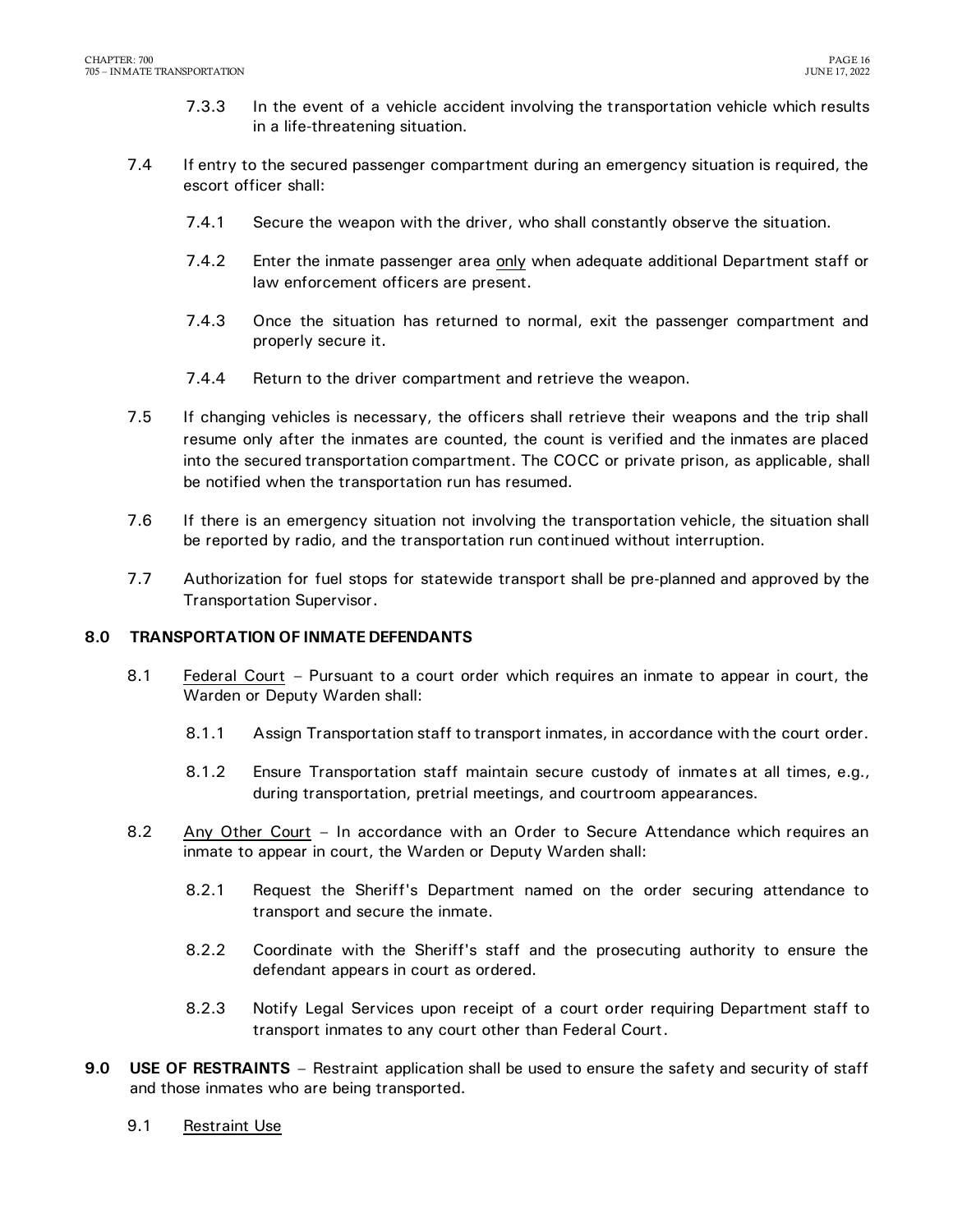- 9.1.1 Transportation Officers shall properly apply restraints based on the inmate's custody level.
	- 9.1.1.1 Full-Restraints shall always be used when transporting any Medium, High or Maximum Custody inmate.
	- 9.1.1.2 Lead chains are discretionary and shall be used as necessary.
	- 9.1.1.3 Restraints are not required when transporting a single or multiple Low and Minimum Custody inmates for routine movement within the complex, or to/from satellite units assigned to the complex, or for Low and Minimum Custody work crews. Supervisors shall review the security needs and make final determination for application of restraints prior to allowing the transport to occur.
	- 9.1.1.4 In all cases, except for a medical emergency, where one staff member is transporting one Low or Minimum Custody inmate, the Transportation Officer shall:
		- 9.1.1.4.1 Be the same gender as the inmate.
		- 9.1.1.4.2 Transport the inmate in a secure vehicle.
		- 9.1.1.4.3 Not be armed.
- 9.2 Application and Use of Electronic Immobilization Belts Electronic immobilization belts provide a safe and effective means of providing increased security for inmates in High-Control-Needs and who are designated as "Code Red Transport". The belts may be used by the Special Services staff for low profile transport of inter-state inmate transfers.
	- 9.2.1 The belts shall be authorized for use on inmates in High-Control-Needs status, and who are classified as members of STGs, on Condemned Row or identified as a high escape risk.
	- 9.2.2 The belts may be used during inter-state transfer of inmates, regardless of the inmate's classification. Special Services staff may, if approved, transport inmates on airplanes using only the belt.
	- 9.2.3 Staff authorized to use Electronic Immobilization Belts shall complete a Department recognized and approved training program on the application and use of the belt. Staff shall not operate the belt, either in daily maintenance or when restraining an inmate, unless the staff member is certified to use them. Records of staff training completed shall be maintained by the transportation unit supervisor and by the Institution training office.

#### 9.3 General Exceptions to the Use of Restraints

- 9.3.1 When inmates of mixed custody levels are transported in the same vehicle, all inmates shall be restrained as required for the highest custody level inmate being transported.
- 9.3.2 Inmates being transported from a lower custody level to a higher custody level institution shall be restrained at the higher custody level.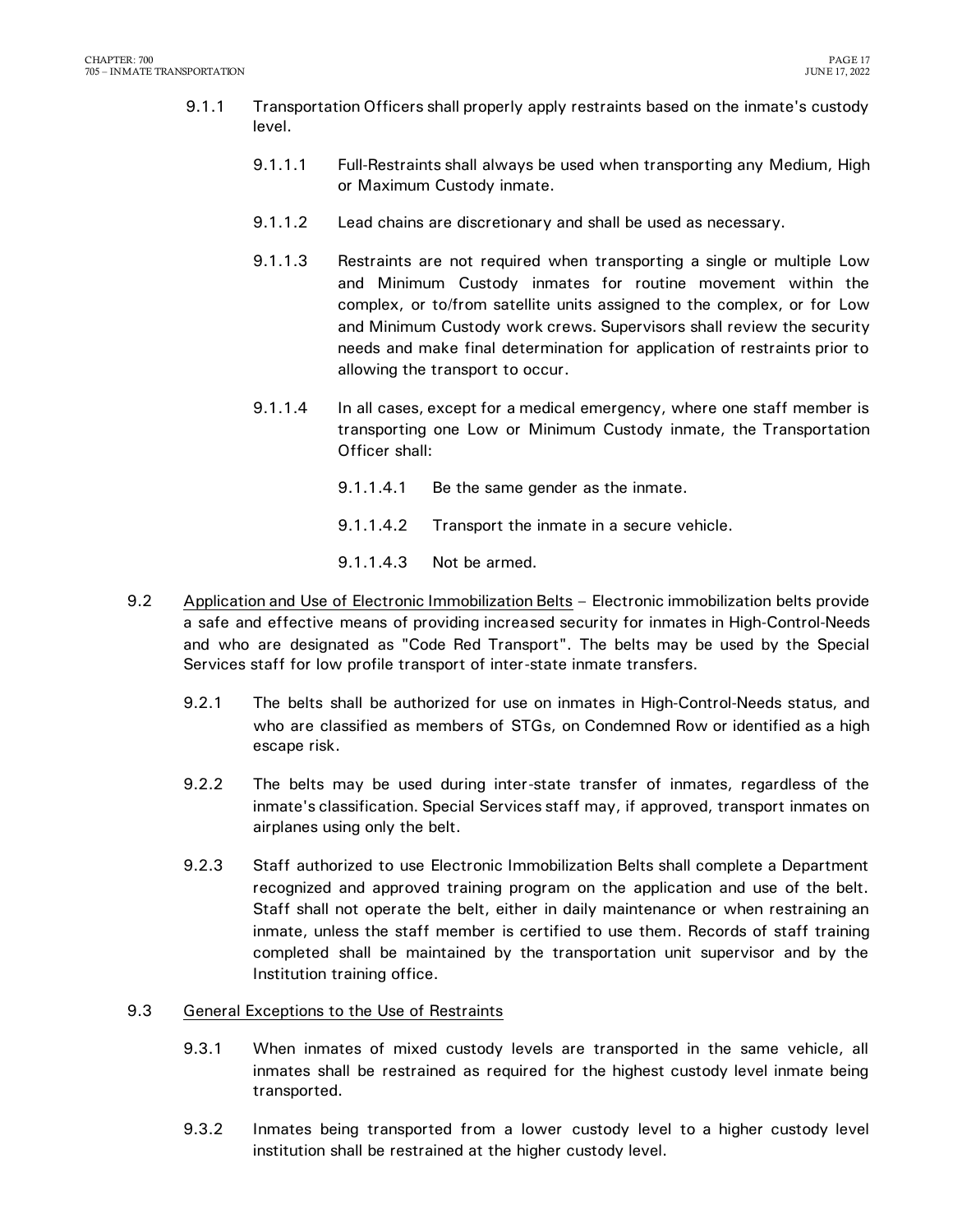- 9.3.3 Transportation Officers shall be authorized to appropriately manage any inmate presenting a high escape/security risk including application of restraints at a higher custody level as appropriate or necessary.
- 9.3.4 Flex-cuffs may be used when transporting large numbers of inmates due to an emergency situation, such as an inmate disturbance.
- 9.3.5 Employees are prohibited from restraining or physically attaching an inmate to a vehicle.
- 9.3.6 Pregnant inmates shall not be restrained during labor and delivery. An officer shall be present at all times. If necessary, a second officer may be assigned in accordance with the security risk, escape risk or custody level. (Refer to 9.4 thru 9.4.5.2 of this section.)
- 9.3.7 Two staff shall be required to transport any Medium, High or Maximum Custody inmate. Only one staff is required when the transport involves only one Low or Minimum Custody inmate.
- 9.3.8 Restraints shall not be required on inmates while being transported to an outside work crew; however, transporting staff shall have available enough restraints for each inmate in the event of an emergency.
- 9.3.9 Restraints shall not be required on Low and Minimum Custody inmates while being transported for routine movement within the complex, or to/from satellite units assigned to the complex; however, transporting staff shall have available enough restraints for each inmate in the event of an emergency.
- 9.3.10 Offenders being returned to custody by Community Corrections staff shall be restrained utilizing handcuffs only. Belly chains may be used on a case by case basis.
- 9.4 Restraint and Transportation of Pregnant Inmates Pregnant inmates shall not be transported and restrained without the approval of the Assistant Director for Prison Operations. Supervision of pregnant inmates during labor, delivery and recovery shall be accomplished via the least intrusive means possible, affording reasonable privacy within the context of sound security practice.
	- 9.4.1 The custody of the inmate, history of assaultive behavior, escape history, and the physical structure of the medical facility shall determine levels of supervision.
	- 9.4.2 To assist in determining the appropriate level of restraints, and without providing specific detail about the inmate's medical condition(s), healthcare staff shall advise Prison Operations staff, on an as needed basis, on the current stage of pregnancy of any pregnant inmate scheduled for transport. Information shall be limited to whether the inmate is in the first, second, or third trimester, and an on estimated delivery date.
	- 9.4.3 The inmate shall be transported in a secure vehicle with two Correctional Officers. One of the Officers shall be female.
	- 9.4.4 One female Correctional Officer shall be stationed within the delivery room.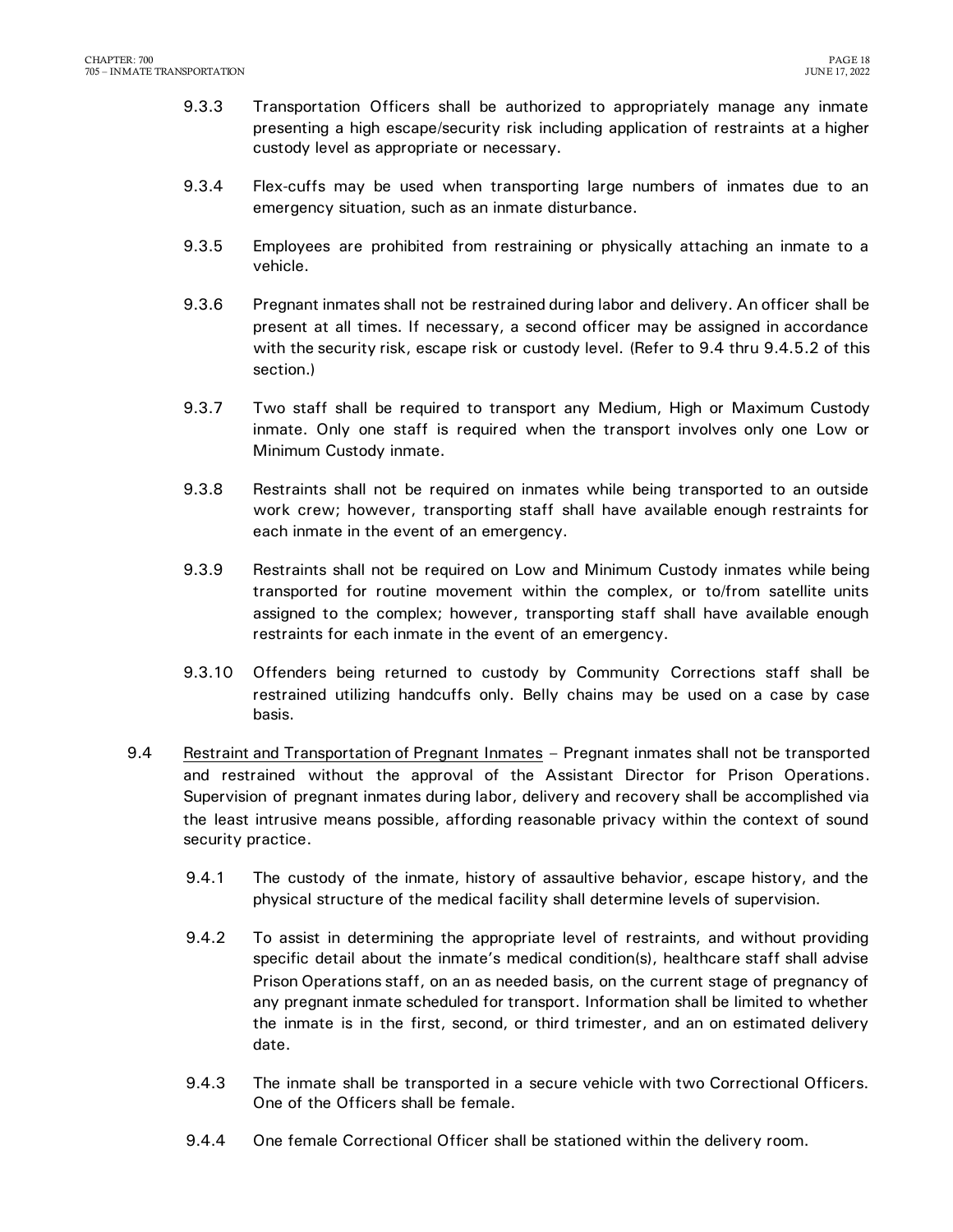- 9.4.5 Post-Partum Recovery Period An inmate shall not be restrained during the postpartum recovery period, unless requested by an attending QHCP, or if specifically directed by the Assistant Director for Prison Operations, due to the inmate presenting a substantial flight risk or some other medical or security circumstance which dictates restraints be used to ensure the safety and security of the inmate, staff, other inmates or the public. If restraints are necessary in any manner under such conditions, they should be the least restrictive type possible to remain consistent with sound security practices.
	- 9.4.5.1 If restraints are used on an inmate during the post-partum recovery period then, within 14 calendar days, a report must be written as to the extraordinary circumstance that dictated the use of the restraints. This report shall be kept on file for at least two years and made available for public inspection pursuant to Department Order #201, Legal Services - Records Release.
	- 9.4.5.2 The post-partum recovery period shall be defined as one week after delivery for vaginal births and four weeks after delivery for Caesariansection births or the period immediately following delivery and directly related to the birth, including the period a female inmate is in the hospital or infirmary after birth as determined by the female inmate's physician, whichever is longer.
- 9.5 Restraints for Inmates with Medical Restrictions Inmates with medical restrictions shall be transported and restrained in the least restrictive way possible, consistent with legitimate security concerns, the observations of staff and objective findings (perceptible to persons other than the affected individual). Inmates with restrictions possess a personal responsibility to inform staff of their perceived physical needs and to inform staff of any existing documented medical restrictions.
	- 9.5.1 Levels of supervision in all transport or transfer activities shall be determined by the following:
		- 9.5.1.1 Custody of the inmate
		- 9.5.1.2 History of assaultive behavior
		- 9.5.1.3 Escape history
		- 9.5.1.4 Physical structure of the medical facility
	- 9.5.2 Wardens, in consultation with QHCPs on a case by case basis, shall determine the specific method of restraints to be used on inmates who have a demonstrated history of assaultive behavior or have escaped from a correctional facility.
	- 9.5.3 When an inmate is obviously injured or has an obvious physical condition which prevents the application and use of usual restraints, security staff shall modify the use of restraints to provide optimal security without compromising the inmate's injury or health.
		- 9.5.3.1 Alternate restraints may be provided at the discretion of security staff, in accordance with this Department Order for the following issues: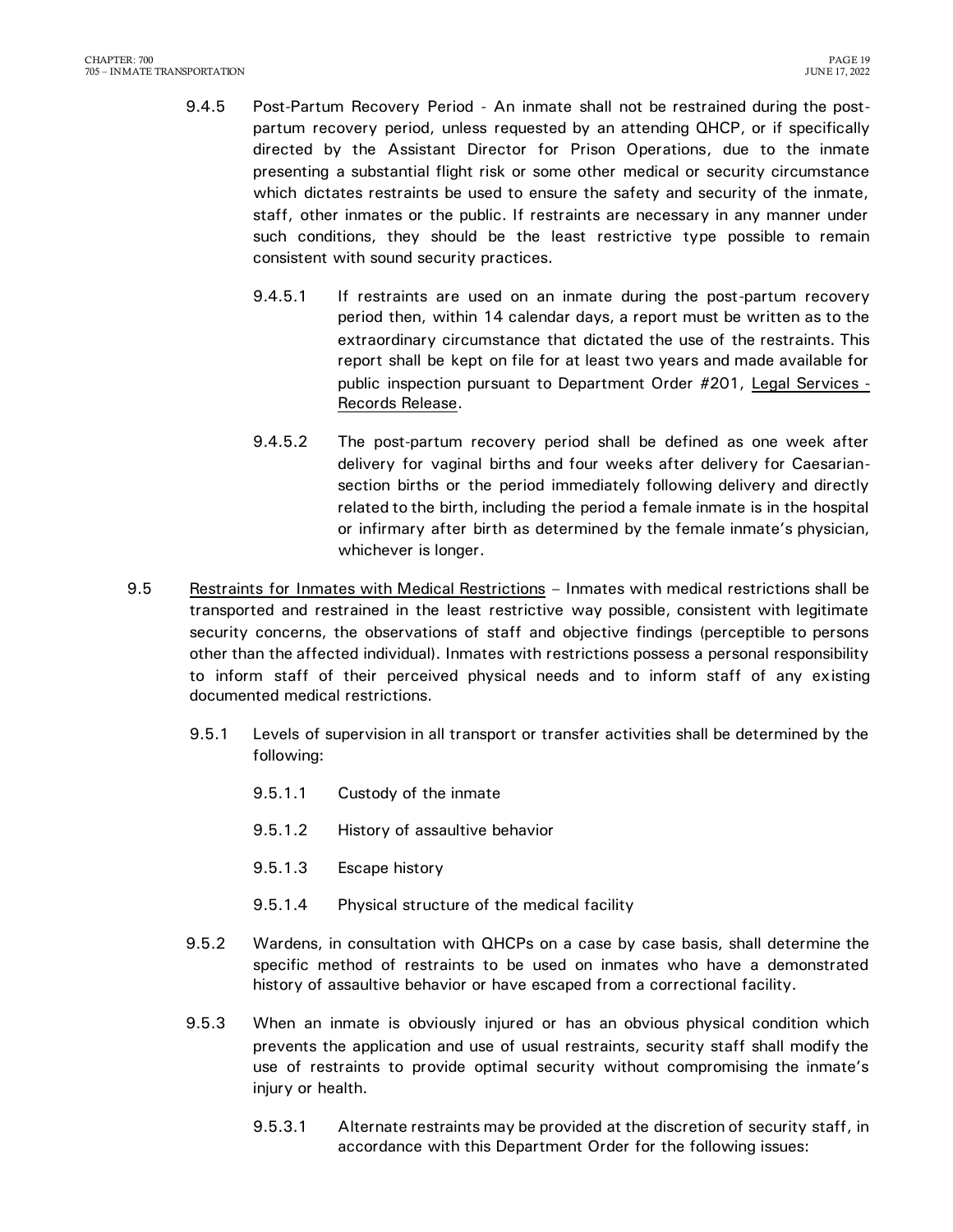- 9.5.3.1.1 Obvious contracture of an extremity, such as unable to straighten out arm
- 9.5.3.1.2 Obvious deformity of extremity
- 9.5.3.1.3 Obvious missing or partially missing extremity
- 9.5.3.1.4 Extremity in a medically ordered and currently used cast, splint or brace
- 9.5.3.1.5 Inmate with a medically ordered and currently used, crutch or cane
- 9.5.3.1.6 Pregnant inmates, as outlined in 9.4 thru 9.4.5.2 of this section
- 9.5.3.2 Medical orders shall not be ordered for the sole purpose of having been identified with a specific body type, such as obese, dwarfism, or extremely muscular.

#### 9.6 Medically Necessary Modified Restraint Method

- 9.6.1 Documented objective medical findings shall have a Duty/Special Needs Order, Form 1101-60, recommending "modified restraint methods." Medical orders for permanent or semi-permanent physical restrictions shall have an expiration date of no greater than one year from the initial review.
- 9.6.2 The medical provider, with consultation from the Warden, shall issue a Duty/Special Needs Order when it is determined restraint modification is necessary for nonobvious medical reasons and shall inform the security staff of the nature of the modified restraint option necessitated by the physical need.
- 9.6.3 Medical orders for non-obvious medical reasons shall have an expiration date no greater than six months from establishment.
- 9.6.4 The medical provider shall notify the Contract Facility Health Administrator and the Warden of the discontinuation and/or replacement of Duty/Special Needs Orders. The Warden shall be in agreement prior to the issuance of a Duty/Special Needs Orders.
- 9.6.5 Healthcare staff shall confirm documentation in the Medical Health screen of ACIS.
- 9.7 Restraint Removal Restraints shall be removed only when:
	- 9.7.1 A medical need for the removal of metal restraints is documented by a QHCP on the Request for Restraint Removal, Form 705-1.
		- 9.7.1.1 When it is required the upper and/or lower restraints may be temporarily removed from an inmate for a medical need, Flex-cuffs shall be used when practical and as appropriate replacement of metal restraints (i.e., handcuffs and/or leg irons).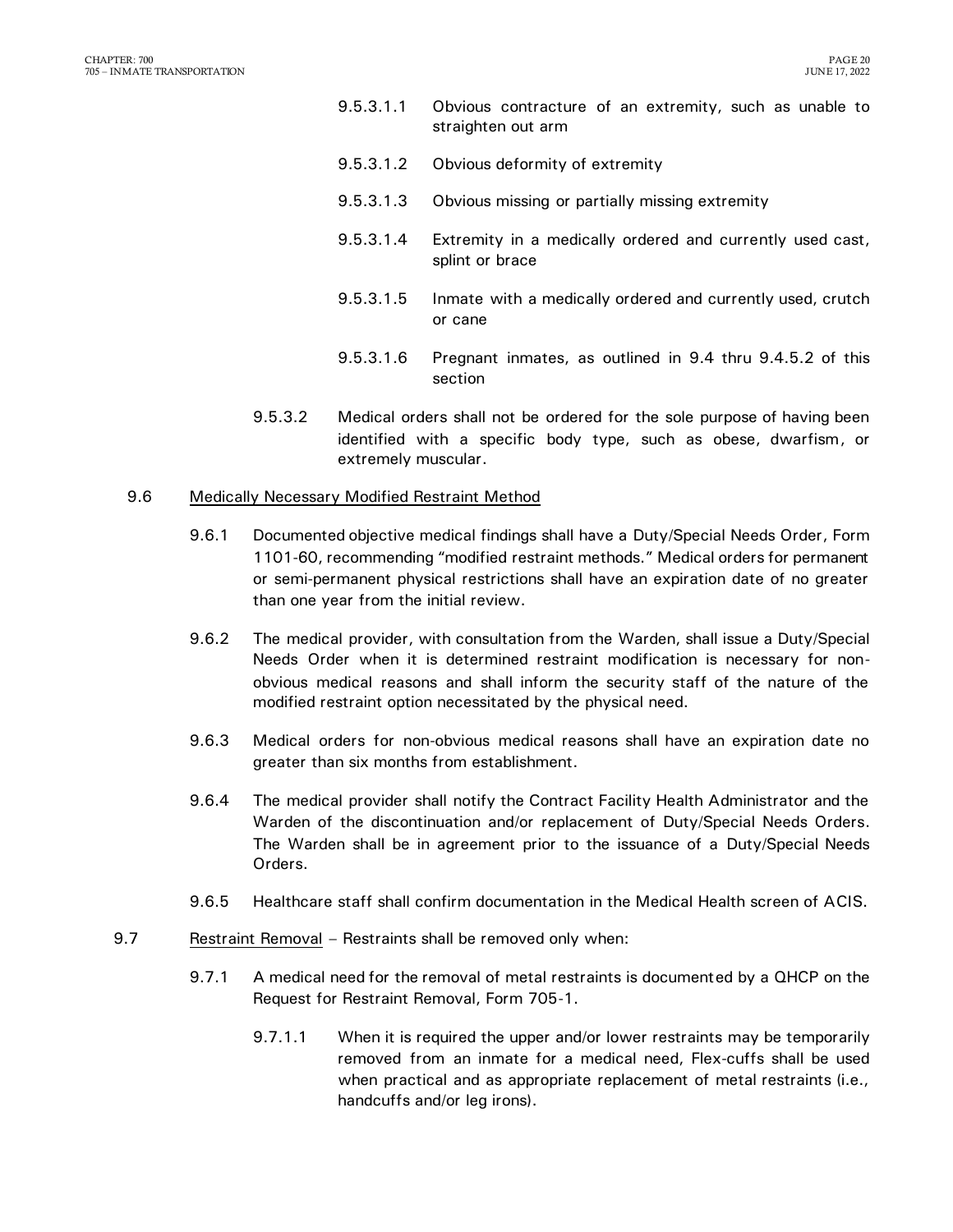- 9.7.1.1.1 When a medical need is identified, Flex-cuffs shall be completely secured on the inmate before the Transportation Officer removes the metal restraints.
- 9.7.1.1.2 When the medical need has been addressed, metal restraints shall be completely secured on the inmate before the Transportation Officer removes the Flex-cuffs.
- 9.7.1.1.3 When conducting of a Magnetic Resonance Imaging (MRI) procedure.
- 9.7.1.2 Complete removal of restraints for a medical need shall require telephonic authorization from the Warden or Deputy Warden.
- 9.7.2 The inmate is securely lodged in a receiving institution.
- 9.7.3 Directed by the presiding judge in a court case and noted in the court record. The officer shall complete an Incident Report indicating the restraints were removed as ordered by the judge.
- <span id="page-22-0"></span>**10.0 INTERSTATE TRANSPORTATION OF INMATES** – The interstate transportation of an inmate shall be facilitated by at least the Special Services Manager (Intergovernmental Liaison) at a minimum unless enhanced security is required, as outlined in Department Order #1004, Inmate Transfer System.
	- 10.1 Qualifications The Interstate Transportation Officers must be:
		- 10.1.1 Permanent status staff assigned to Security Operations, the STG Unit, the Criminal Investigations Unit, or Correctional Security staff (Grade 2O or above).
		- 10.1.2 Weapons qualified and re-qualify semi-annually, as outlined in Department Order #510, Firearms Qualification/Firearms Instructor Certification.
		- 10.1.3 Trained in the use of the Electronic Immobilization Belt, as outlined in section 9.0.
	- 10.2 Inter-State Transportation of Inmates
		- 10.2.1 Special Services shall provide the following to the Assistant Director for Prison Operations, the Security Operations Administrator, and the COCC prior to a transportation run:
			- 10.2.1.1 A copy of the trip itinerary identifying the dates of travel, destination, the approximate arrival and departure times while transporting the inmate.
			- 10.2.1.2 A complete inventory of all state equipment will accompany the transporting officers.
		- 10.2.2 The Transportation Officers shall:
			- 10.2.2.1 Be in possession of:
				- 10.2.2.1.1 A current escape flyer/photograph for each inmate being transported.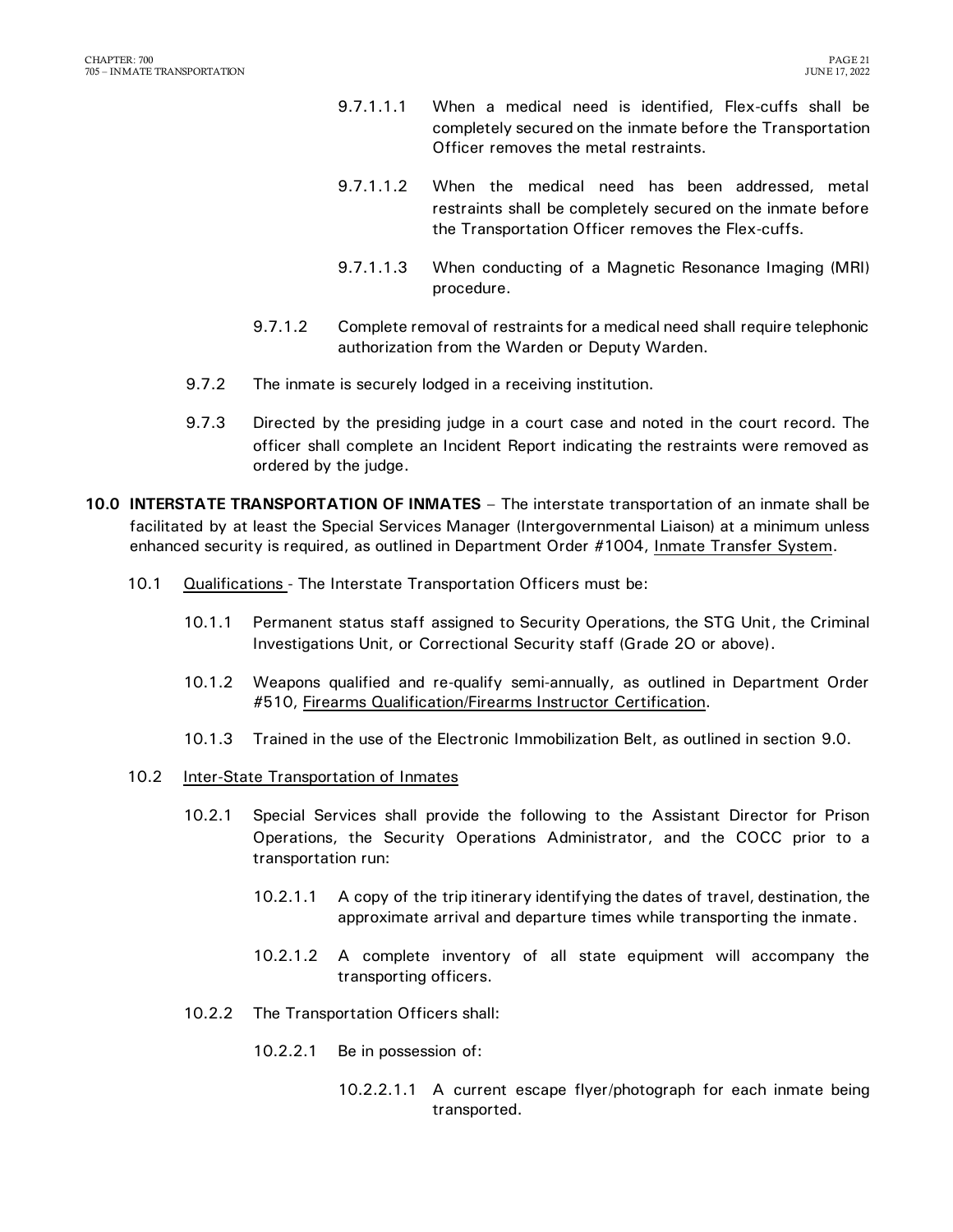- 10.2.2.1.2 A letter authorizing the Transportation Officers to be armed while transporting an inmate by commercial airliner.
- 10.2.2.1.3 A copy of an "acceptance letter" from the receiving state, a copy of a pre-signed "Waiver of Extradition," or a signed waiver from the appropriate court.
- 10.2.2.1.4 A cellular telephone.
- 10.2.2.2 Wear a ballistic vest during transport.
- 10.2.2.3 Conduct a thorough strip search of the inmate as outlined in Department Order #708, Searches, prior to transportation.
- 10.2.2.4 Properly apply restraints, to include an Electronic Immobilization Belt, as outlined in this Department Order.
- 10.2.2.5 Maintain contact with the COCC while an inmate(s) is in custody of the Transportation Officer(s). Such contact information shall include:
	- 10.2.2.5.1 Departure time from a Department institution.
	- 10.2.2.5.2 Arrival and departure times to and from the airport.
	- 10.2.2.5.3 Arrival and departure times to and from the receiving jail or prison.
	- 10.2.2.5.4 Notification when receiving or transferring custody of an inmate.
- 10.2.2.6 Maintain physical control of firearms at all times.
- 10.2.2.7 Secure the inmate(s) in a seat on the airplane. One officer shall be seated adjacent to the inmate. The second officer shall be seated near the first officer in order to provide visual observation and supervision of the inmate.
- 10.3 If an emergency situation arises, the Transportation Officers shall notify the COCC, provide a description of the problem and request local law enforcement. If in state, the nearest Department facility, shall be notified and request they provide appropriate assistance.

#### <span id="page-23-0"></span>**IMPLEMENTATION**

Upon the effective date of this Department Order:

- The Assistant Director for Medical Services shall ensure the Medical Services Technical Manual(s) are updated and address the healthcare requirements outlined in this Department Order.
- Wardens shall ensure, where appropriate, Post Orders are updated to ensure compliance with transportation requirements.

All facilities housing female inmates shall include in the applicable unit specific sections of the Post Orders the duties and responsibilities of the staff posted to transport and control pregnant inmates as outlined in this Department Order.